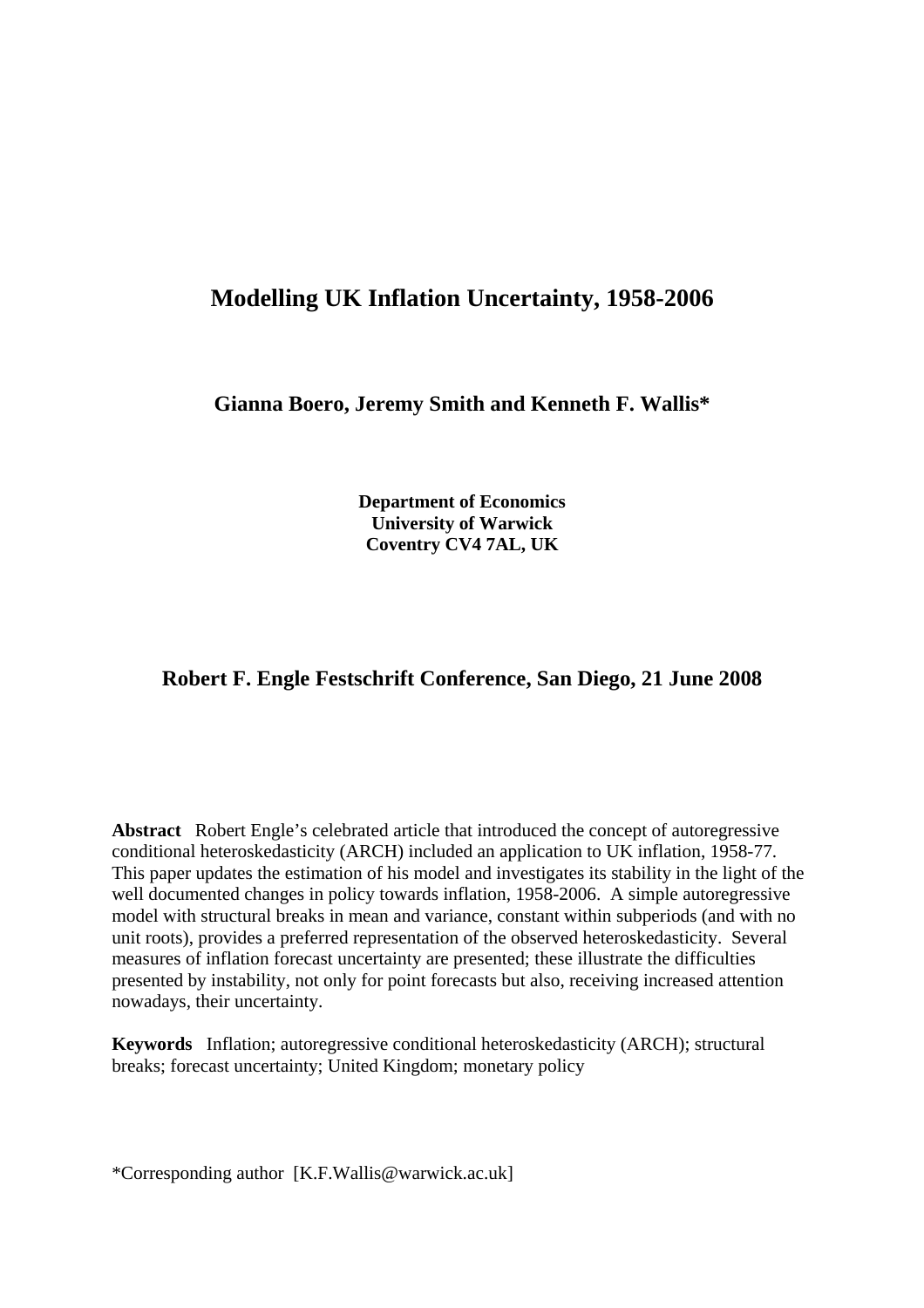#### **1. INTRODUCTION**

Introducing the autoregressive conditional heteroskedastic (ARCH) process in his celebrated article in *Econometrica* in July 1982, Robert Engle observed that the ARCH regression model "has a variety of characteristics which make it attractive for econometric applications" (p.989). He noted in particular that "econometric forecasters have found that their ability to predict the future varies from one period to another," citing the recognition by McNees (1979, p.52) that "the inherent uncertainty or randomness associated with different forecast periods seems to vary widely over time," and McNees's finding that "the 'large' and 'small' errors tend to cluster together" (p.49). McNees had examined the track record of the quarterly macroeconomic forecasts published by five forecasting groups in the United States over the 1970s. He found that, for inflation, the median one-year-ahead forecast persistently underpredicted the annual inflation rate from mid-1972 to mid-1975, with the absolute forecast error exceeding four percentage points for five successive quarters in this period; outside this period forecast errors were more moderate, and changed sign from time to time, though serial correlation remained. Engle's article presented an application of the ARCH regression model to inflation in the United Kingdom over the period 1958-77, which included the inflationary explosion of 1974-75, whose magnitude had likewise been unanticipated by UK forecasters (Wallis, 1989). In both countries this "Great Inflation" is now seen as an exceptional episode, and the transition to the "Great Moderation" has been much studied in recent years. How this has interacted with developments in the analysis of inflation volatility and the treatment of inflation forecast uncertainty is the subject of this paper.

 The quarter-century since the publication of ARCH has seen widespread application in macroeconomics of the basic model and its various extensions – GARCH, GARCH-M, EGARCH … – not to mention the proliferation of applications in finance of these and related models under the heading of stochastic volatility, whose precursors predate ARCH (Shephard, 2007). There has also been substantial development in the measurement and reporting of inflation forecast uncertainty (Wallis, 2008). Since 1996 the National Institute of Economic and Social Research (NIESR) and the Bank of England have published not only point forecasts but also density forecasts of UK inflation, the latter in the form of the famous fan chart. Simultaneously in 1996 the Bank initiated its Survey of External Forecasters, analogous to the long-running US Survey of Professional Forecasters; based on the responses it publishes quarterly survey average density forecasts of inflation in its *Inflation Report*.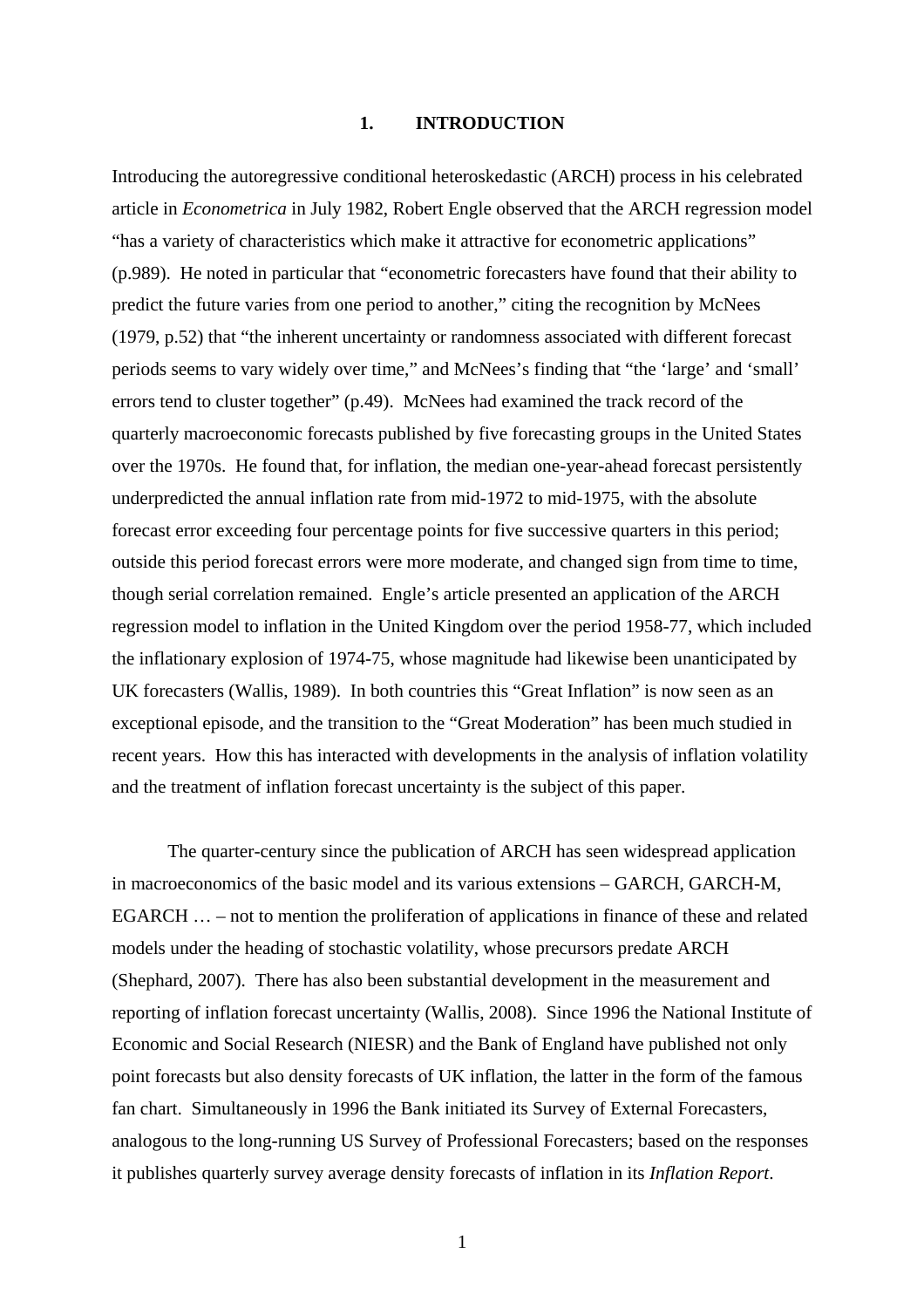Finally the last quarter-century has seen substantial development of the econometrics of structural breaks and regime switches, perhaps driven by and certainly relevant to the macroeconomic experience of the period.

 These methods have been applied in a range of models to document the decline in persistence and volatility of key macroeconomic aggregates in the United States, where the main break is usually located in the early 1980s. Interpretation has been less straightforward, however, especially with respect to inflation, since "it has proved hard to reach agreement on what monetary regimes were in place in the US and indeed whether there was ever any change at all (except briefly at the start of the 1980s with the experiment in the control of bank reserves)" (Meenagh, Minford, Nowell, Sofat and Srinivasan, 2007). Although the corresponding UK literature is smaller in volume, it has the advantage that the various changes in policy towards inflation are well documented, which Meenagh *et al*. and other authors have been able to exploit. Using models in this way accords with the earlier view of Nerlove (1965), while studying econometric models of the UK economy, that model building, in addition to the traditional purposes of forecasting and policy analysis, can be described as a way of writing economic history. The modelling approach and the traditional approach to economic history each have limitations, but a judicious blend of the two can be beneficial. At the same time there can be tensions between the *ex post* and *ex ante* uses of the model, as discussed below.

 The rest of this paper is organised as follows. Section 2 contains a brief review of UK inflationary experience and the associated policy environment(s), 1958-2006, in the light of the literature alluded to in the previous paragraph. Section 3 returns to Engle's original ARCH regression model, and examines its behaviour over the extended period. Section 4 turns to a fuller investigation of the nature of the nonstationarity of inflation, preferring a model with structural breaks, stationary within subperiods. Section 5 considers a range of measures of inflation forecast uncertainty, from these models and other UK sources. Section 6 considers the association between uncertainty and the level of inflation, first mooted in Milton Friedman's Nobel lecture. Section 7 concludes.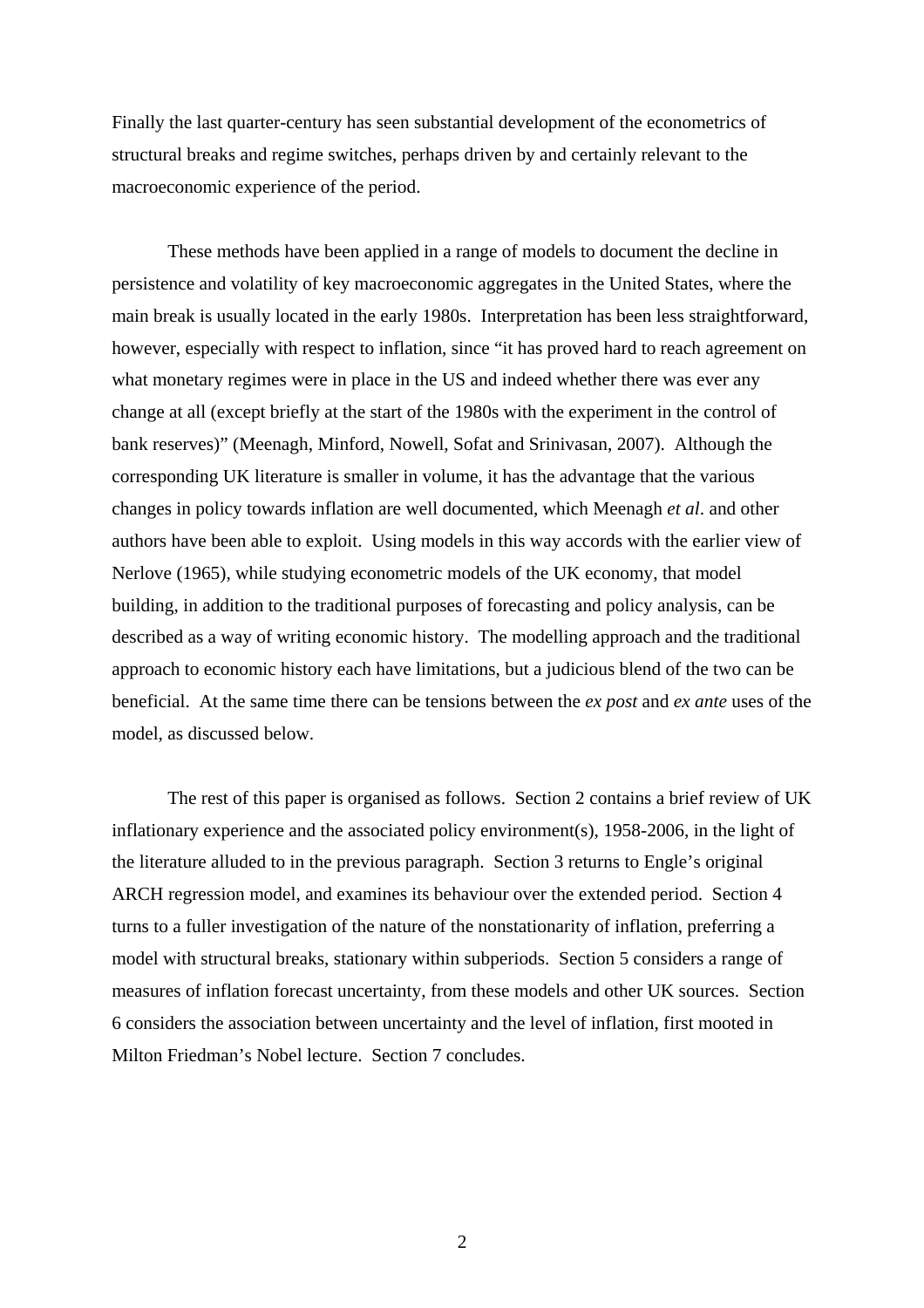#### **2. UK INFLATION AND THE POLICY ENVIRONMENT**

Measures of inflation based on the Retail Prices Index (RPI) are plotted in Figure 1, using quarterly data, 1958-2006. We believe that this is the price index used by Engle (1982), although the internationally more standard term, "consumer price index", is used in his text; in common with most time-series econometricians, he defined inflation as the first difference of the log of the quarterly index. In 1975 mortgage interest payments were introduced into the RPI to represent owner-occupiers' housing costs, replacing a rental equivalent approach, and a variant index excluding mortgage interest payments (RPIX) also came into use. This became the explicit target of the inflation targeting policy initiated in October 1992, since it removed a component of the all-items RPI that reflected movements in the policy instrument. In December 2003 the official target was changed to the Harmonised Index of Consumer Prices, constructed on principles harmonised across member countries of the European Union and promptly relabelled CPI in the UK, while the all-items RPI continues in use in a range of indexation applications, including index-linked gilts. Neither of these indices, nor their variants, is ever revised after first publication. For policy purposes, and hence also in public discussion and practical forecasting, inflation is defined in terms of the annual percentage increase in the relevant index. We denote the "econometric" and "policy" measures of inflation respectively as  $\Delta_1 p_t$  and  $\Delta_4 p_t$ , where  $\Delta_i = 1 - L^i$  with lag operator *L*, and *p* is the log of the quarterly index. The former, annualised (by multiplying by 4), is shown in the upper panel of Figure 1; the latter in the lower panel. It is seen that annual differencing removes the mild seasonality in the quarterly RPI, which is evident in the first-differenced series, and also much reduces short-term volatility.

 Episodes of distinctly different inflationary experience are apparent in Figure 1, and their identification in the context of different modelling exercises and their association with different approaches to macroeconomic policy have been studied in the UK literature mentioned above. Haldane and Quah (1999) consider the Phillips curve from the start of the original Phillips sample, 1861, to 1998. For the post-war period, with a specification in terms of price inflation (unlike the original Phillips curve specification in terms of wage inflation), they find distinctly different "curves" pre- and post-1980: at first the curve is "practically vertical; after 1980, the Phillips curve is practically horizontal" (p.266). Benati (2004), however, questions Haldane and Quah's use of frequency-domain procedures that focus on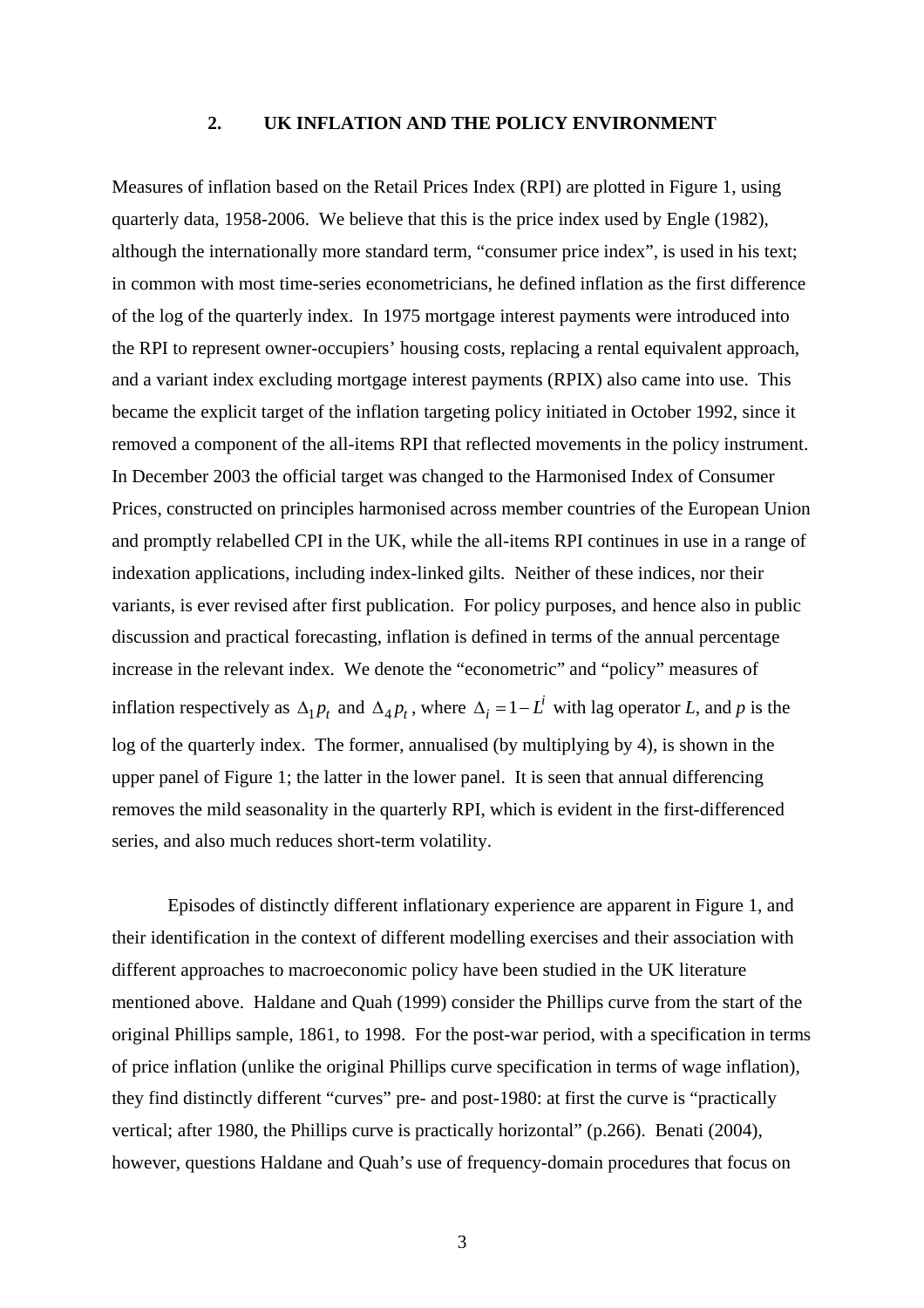periodicities between five and eight years, and argues for a more "standard" business-cycle range of six quarters to eight years. With this alternative approach he obtains a further division of each episode, identifying "a period of extreme instability (the 1970s), a period of remarkable stability (the post-1992 period), and two periods 'in-between' (the Bretton Woods era and the period between 1980 and 1992)" (p.711). This division is consistent with his prior univariate analysis of RPI inflation, 1947:1-2003:2, which finds three breaks in the intercept, coefficients and innovation variance of a simple autoregression, with estimated dates 1972:3, 1981:2 and 1992:2 (although the date of the second break is much less precisely determined than the other two dates).

 Nelson and Nikolov (2004) and Meenagh *et al.* (2007) consider a wide range of "realtime" policy statements and pronouncements to document the vicissitudes of UK macroeconomic policymaking since the late 1950s. Until 1997, when the Bank of England gained operational independence, monetary policy, like fiscal policy, was in the hands of elected politicians, and their speeches and articles are a rich research resource. This evidence, together with their simulation of an estimated New Keynesian model of aggregate demand and inflation behaviour, leads Nelson and Nikolov to conclude that "monetary policy neglect", namely the failure in the 1960s and 1970s to recognize the primacy of monetary policy in controlling inflation, is important in understanding the inflation of that period. Study of a yet wider range of policymaker statements leads Nelson (2007) to conclude that the current inflation targeting regime is the result not of changed policymaker objectives, but rather of an "overhaul of doctrine", in particular a changed view of the transmission mechanism, with the divide between the "old" and "modern" eras falling in 1979.

 Meenagh *et al*. (2007) provide a finer division of policy episodes, identifying five subperiods: the Bretton Woods fixed exchange rate system, up to 1970:4; the incomes policy regime, 1971:1-1978:4; the money targeting regime, 1979:1-1985:4; exchange rate targeting, 1986:1-1992:3; and inflation targeting, since 1992:4. They follow their narrative analysis with statistical tests in a three-variable VAR model, finding general support for the existence of the breaks, although the estimated break dates are all later than those suggested by the narrative analysis. These reflect lags in the effect of policy on inflation and growth outcomes and, when policy regimes change, "there may well be a lag before agents' behaviour changes; this lag will be the longer when the regime change is not clearly communicated or its effects are not clearly understood" (p.6). Meenagh *et al*. suggest that this applies to the last two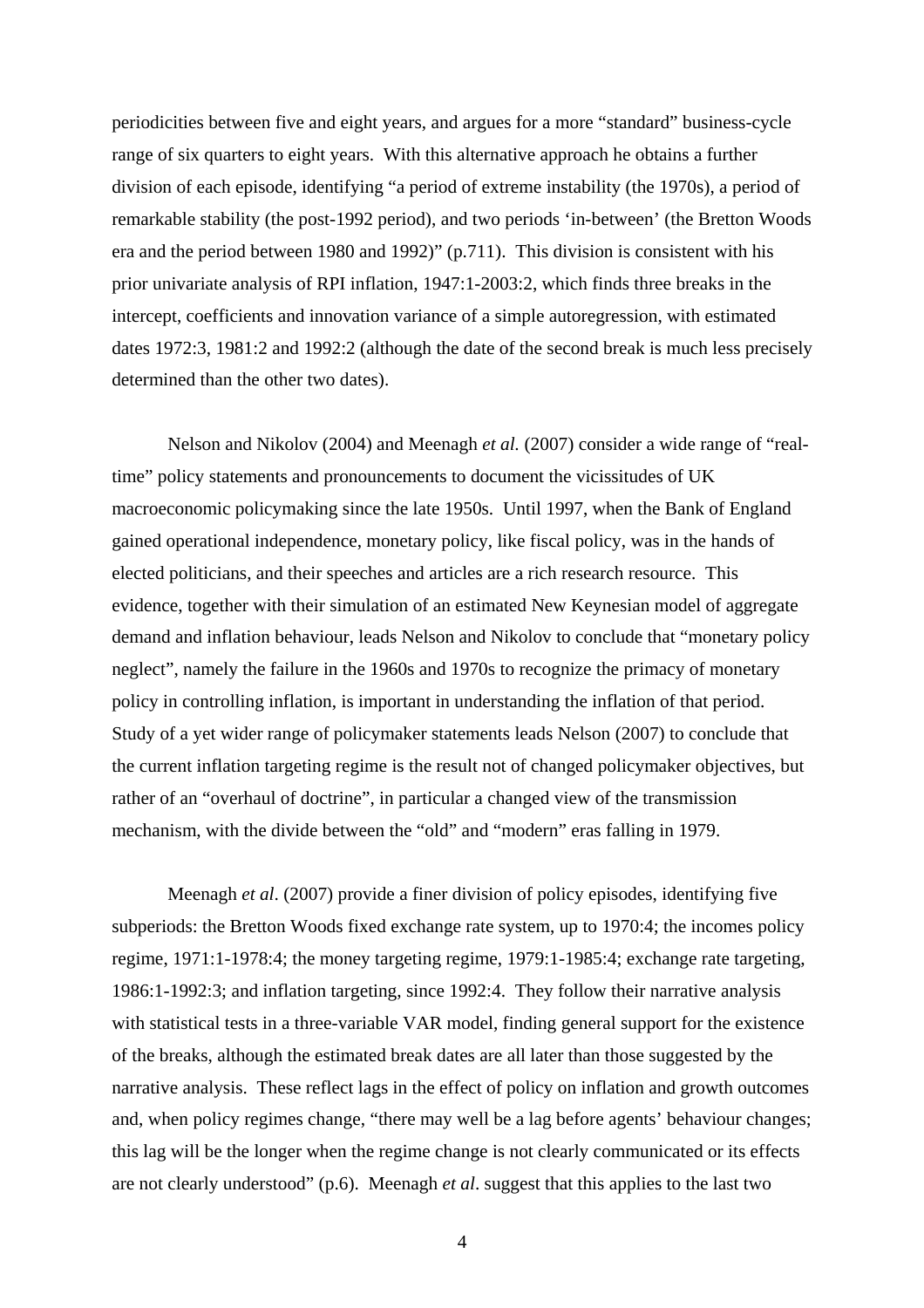changes: the switch to exchange rate targeting in 1986, with a period of "shadowing the Deutsche Mark" preceding formal membership of the Exchange Rate Mechanism of the European Monetary System, was deliberately kept unannounced by the Treasury, while in 1992 inflation targeting was unfamiliar, with very little experience in other countries to draw on. Independent evidence on responses to later changes to the detail of the inflation targeting arrangements is presented in Section 5.

 None of the research discussed above is cast in the framework of a regime switching model, of which a wide variety is available in the econometric literature. The brief account of five policy episodes in the previous paragraph makes it clear that there was no switching from one regime to another and back again; at each break point the old policy was replaced by something new. Likewise no regime switching models feature in the analysis presented below.

#### **3. REESTIMATING THE ORIGINAL ARCH MODEL**

The original ARCH regression model for UK inflation is (Engle, 1982, pp.1001-2)

$$
\Delta_1 p_t = \beta_0 + \beta_1 \Delta_1 p_{t-1} + \beta_2 \Delta_1 p_{t-4} + \beta_3 \Delta_1 p_{t-5} + \beta_4 (p_{t-1} - w_{t-1}) + \varepsilon_t,
$$
\n(1)

$$
\varepsilon_t \left| \psi_{t-1} \sim N(0, h_t) \right|, \quad h_t = \alpha_0 + \alpha_1 \left( 0.4 \varepsilon_{t-1}^2 + 0.3 \varepsilon_{t-2}^2 + 0.2 \varepsilon_{t-3}^2 + 0.1 \varepsilon_{t-4}^2 \right) \tag{2}
$$

where *p* is the log of quarterly RPI and  $\psi_{t-1}$  is the information set available at time  $t-1$ . The wage variable used by Engle (in logs) in the real wage "error correction" term, namely an index of manual wage rates, was subsequently discontinued, and for consistency in all our reestimations we use the average earnings index, also used by Haldane and Quah (1999). For the initial sample period, 1958:1-1977:2, we are able to reproduce Engle's qualitative findings, with small differences in the quantitative details due to these minor variations. In particular, with respect to the *h*-process, our maximum likelihood estimate of  $\alpha_0$  is, like his, not significantly different from zero, while our estimate of  $\alpha_1$ , at 0.897, is slightly smaller than his (0.955). The turbulence of the period is illustrated in Figure 2, which plots the square root of the estimates of  $h_t$  over the sample period: these are the standard errors of onequarter-ahead forecasts of annual inflation based on the model. The width of an interval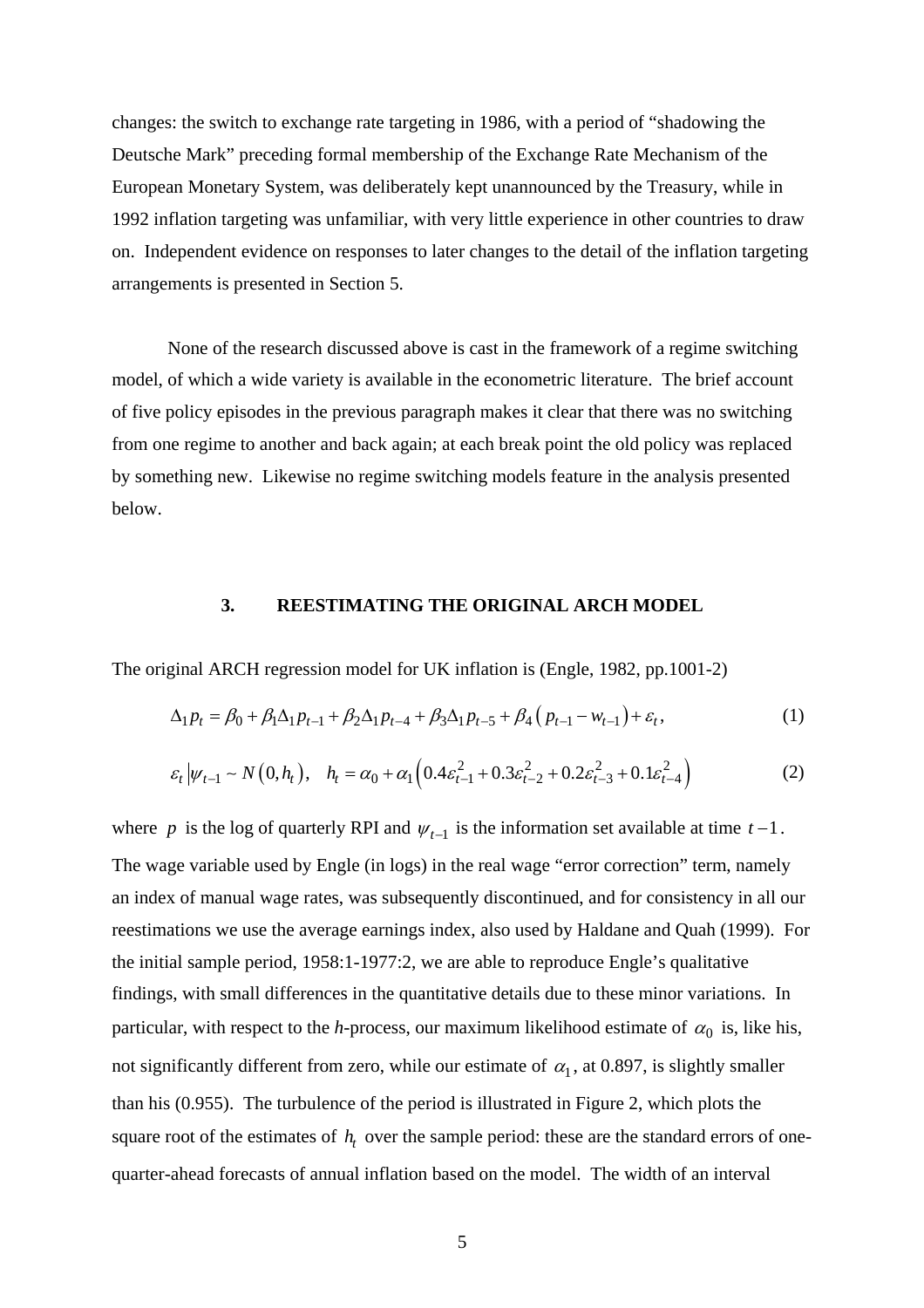forecast with nominal 50% coverage (the interquartile range) varies from a minimum of 2.75 percentage points to a maximum of 14 percentage points of annual inflation. Engle concludes that "this example illustrates the usefulness of the ARCH model … for obtaining more realistic forecast variances", although these were not subject to test in an out-of-sample exercise.

 Reestimation over the extended sample period 1958:1-2006:4 produces the results shown in Table 1. These retain the main features of the original model – significant autoregressive coefficients, insignificant  $\alpha_0$ , estimated  $\alpha_1$  close to 1 – except for the estimate of the error correction coefficient,  $\beta_4$ , which is virtually zero. Forward recursive estimation shows that this coefficient maintains its significance from the initial sample to samples ending in the mid-1980s, but then loses its significance as more recent observations are added to the sample. Figure 3(a) shows the conditional standard error of annualised inflation over the fully extended period. The revised estimates are seen to extend the peaks in the original sample period shown in Figure 2; there is then a further peak around the 1979-81 recession, after which the conditional standard error calms down.

 Practical forecasters familiar with the track record of inflation projections over the past decade may be surprised by forecast standard errors as high as two percentage points of annual inflation shown in Figure 3(a). Their normal practice, however, is to work with an inflation measure defined as the percentage increase in prices on a year earlier,  $\Delta_4 p$ , whereas  $\Delta_1 p$  is used in Engle's model and our various reestimates of it. The latter series exhibits more short-term volatility, as seen in Figure 1. Replacing  $\Delta_1 p$  in the original ARCH regression model given above by  $\Delta_4 p$  and reestimating over the extended sample gives the conditional standard error series shown in Figure 3(b). This has the same profile as the original specification, but reflects a much lower overall level of uncertainty surrounding the more popular measure of inflation.

 Over the last decade the time series plotted in Figures 1 and 3 have a more homoskedastic, rather than heteroskedastic appearance, despite the significance of the estimate of  $\alpha_1$  over the full sample including this period. As a final reestimation exercise on the original ARCH model, with  $\Delta_1 p$ , we undertake backward recursive estimation. We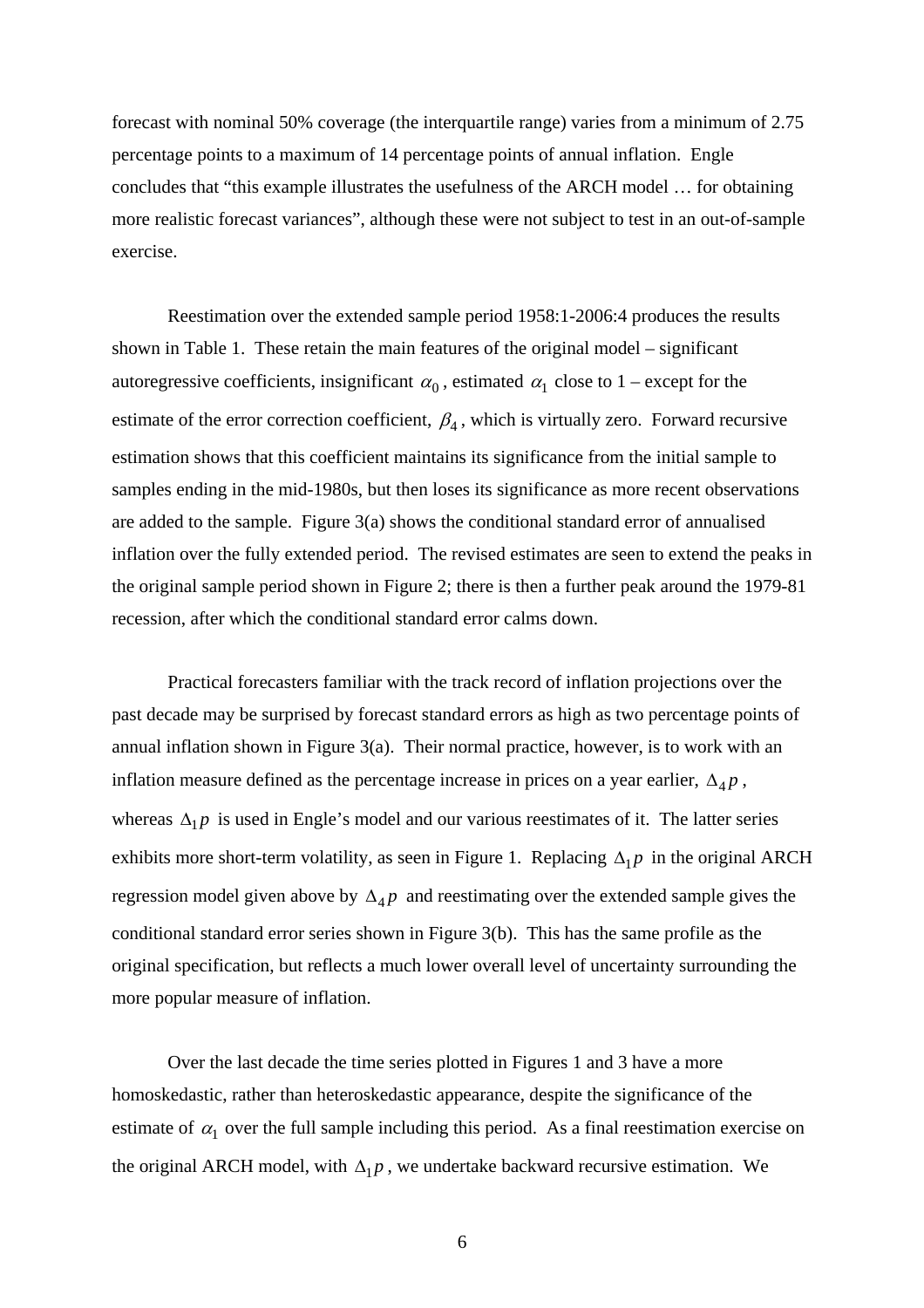begin with the sample period 1992:4-2006:4, the inflation targeting period, despite reservations about a learning period having been required before the full benefits of the new policy became apparent. We then consider sample periods starting earlier, one quarter at a time, until the complete sample period 1958:1-2006:4 is reached. Equivalently, we could begin with full sample estimation then sequentially remove the earliest observation. Either way, the resulting estimates of the coefficient  $\alpha_1$  and the p-values of the LM test (Engle, 1982, Section 8) are plotted in Figure 4 against the starting date of the sample; the end date is 2006:4 throughout. There is seen to be a clear change around 1980. To exhibit significant conditional heteroskedasticity it is necessary to include periods earlier than this in the sample; samples starting after 1980 offer no support for the existence of ARCH in this model. Similar results are obtained when the model is rewritten in terms of  $\Delta_4 p$ , except that the sample has to start in 1990 or later for the significant ARCH effect to have disappeared. These findings prompt more general questions about nonstationarity.

#### **4. THE NONSTATIONARY BEHAVIOUR OF UK INFLATION**

We undertake a fuller investigation of the nature of the nonstationarity of inflation, in the light of the coexistence in the literature of conflicting approaches. For example, Garratt, Lee, Pesaran and Shin (2003; 2006, Ch.9) present an eight-equation conditional vector error correction model of the UK economy, estimated over 1965:1-1999:4, in which RPI inflation,  $\Delta_1 p$ , is treated as an I(1) variable. This leads them to express the target in their monetary policy experiment as a desired constant reduction in the rate of inflation from that observed in the previous period, which does not correspond to the inflation target which is the current focus of policy in the UK, nor anywhere else. In contrast, Castle and Hendry (2007) present error correction equations for inflation (GDP deflator) for use in forecast comparisons, with the same sample starting date as Garratt *et al*., assuming that "the price level is I(1), but subject to structural breaks which give the impression that the series is I(2)" (p.5).

 Standard unit root tests without structural breaks reveal some of the sources of potential ambiguity. Tests are performed recursively, beginning with a sample of 40 observations, 1958:1-1967:4, then extending the sample quarter-by-quarter to 2006:4. Results for the augmented Dickey-Fuller test are representative of those obtained across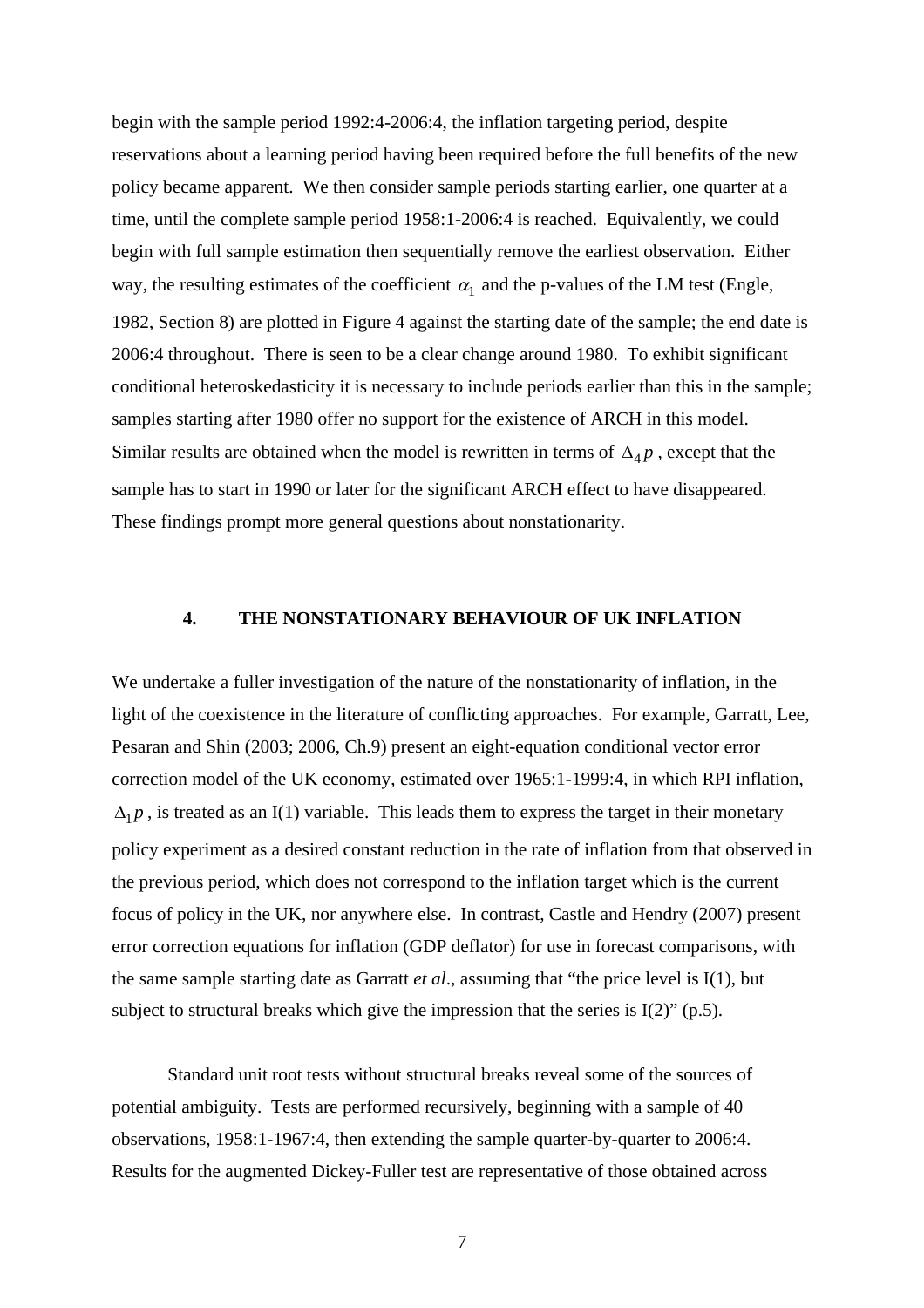various other tests. For the quarterly inflation series  $\Delta_1 p$ , the results presented in Figure 5 demonstrate sensitivity to the treatment of seasonality. The upper panel gives the ADF statistic with the inclusion of a constant term, and shows that over the 1970s and 80s the null hypothesis of I(1) inflation would not be rejected. The addition of quarterly dummy variables, however, gives the results shown in the lower panel, which lead to the clear rejection of the unit root hypothesis as soon as the end-point of the sample gets clear of the 1975 peak in inflation, and thereafter. Such constant additive seasonality can alternatively be removed by annual differencing, which also reduces short-term volatility, as noted above in the discussion of Figure 1. For the  $\Delta_4 p$  series, in the corresponding figure (not shown) the ADF statistic lies in the unit root non-rejection region over the whole period. Backward recursive estimation of the ADF test for the  $\Delta_4 p$  series, however, shows that the unit root hypothesis would be rejected in samples with start dates in 1990 or later. These results represent a simple example of the impact of a deterministic component, and different ways of dealing with it, on inference about unit roots, and the sensitivity of such inference to the choice of sample period.

 The impact of structural breaks on inference about unit roots over the full data period is assessed using the procedures of Zivot and Andrews (1992), allowing for an estimated break in mean under the alternative hypothesis. Once this is done, the ADF statistic, relative to Zivot and Andrews's critical values, implies rejection of the unit root hypothesis in all three cases:  $\Delta_1 p$ , with and without seasonal dummy variables, and  $\Delta_4 p$ . These results motivate further investigation of structural change, in models that are stationary within subperiods.

 We apply the testing procedure developed by Andrews (1993), which treats the break dates as unknown. Confidence intervals for the estimated break dates are calculated by the method proposed by Bai (1997). For the  $\Delta_1 p$  series, in an autoregressive model with seasonal dummy variables, namely

$$
\Delta_1 p_t = \beta_0 + \beta_1 \Delta_1 p_{t-1} + \beta_2 \Delta_1 p_{t-4} + \sum_{j=1}^3 \gamma_j Q_{jt} + \varepsilon_t,
$$
\n(3)

we find three significant breaks in  $\beta_0$ , but none in the remaining coefficients, at the following dates (95% confidence intervals in parentheses):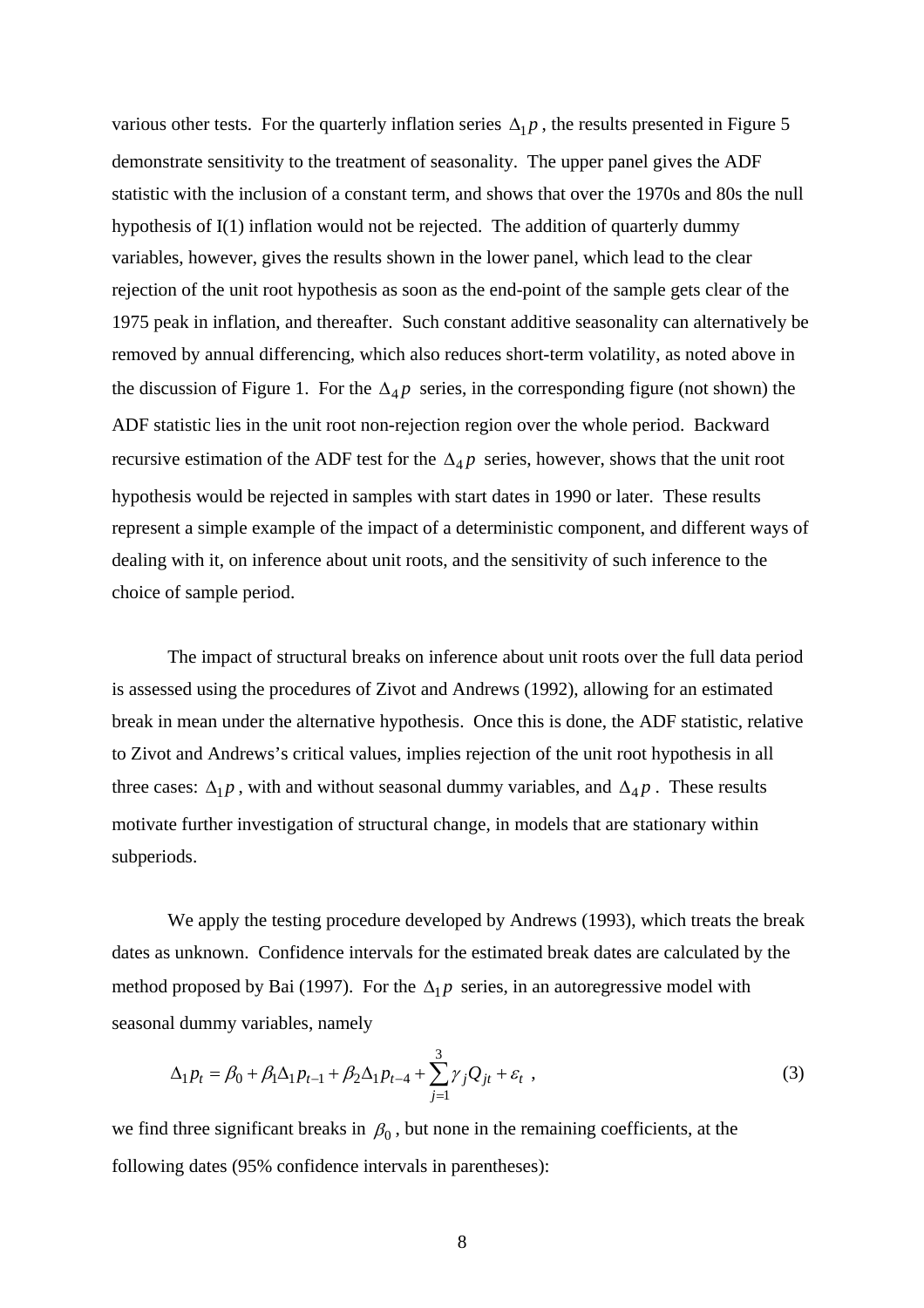| 1972:3 | $(1970:3-1974:3)$   |
|--------|---------------------|
| 1980:2 | $(1979:2-1981:2)$   |
| 1990:4 | $(1987:4-1993:4)$ . |

These are similar dates to those of the more general breaks identified by Benati (2004), noted above, although in our case it is the date of the second break that is most precisely estimated. Likewise our three break dates are close to the dates of the first three breaks estimated in the three-variable VAR of Meenagh *et al*. (2007, Table 1). We have no counterpart to their fourth break, in 1993:4, associated with the introduction of inflation targeting a year earlier, although this date is the upper limit of the 95% confidence interval for our third break, which is the least precisely determined of the three.

The resulting equation with shifts in  $\beta_0$  shows evidence of ARCH over the whole period, but results given in the final paragraph of Section 3 about its time dependence suggest separate testing in each of the four subperiods defined by the three break dates. In none of the subperiods is there evidence of ARCH. As an alternative representation of heteroskedasticity we consider breaks in the error variance. Following Sensier and van Dijk (2004) we again locate three significant breaks, at similar dates, namely 1974:2, 1981:3 and 1990:2. Estimates of the full model are presented in Table 2, and the implied subperiod means and standard deviations of inflation are shown as horizontal lines in Figures 1(a) and 3(a) respectively.

For the  $\Delta_{4} p$  series seasonal dummy variables are not required, but a moving average error is included, and the autoregression is slightly revised, giving the model

$$
\Delta_4 p_t = \beta_0 + \beta_1 \Delta_4 p_{t-1} + \beta_2 \Delta_4 p_{t-2} + \varepsilon_t + \theta \varepsilon_{t-4} \tag{4}
$$

Again we find three significant breaks in  $\beta_0$ , the first and third of which are accompanied by shifts in  $\beta_1$ , the dates being as follows:

| 1975:3 | $(1974:2-1976:4)$   |
|--------|---------------------|
| 1981:4 | $(1981:2-1982:2)$   |
| 1988:3 | $(1987:2-1989:4)$ . |

As in the quarterly difference series, ARCH effects persist over the whole period, but there are no ARCH effects in any of the subperiods defined by these shifts in mean. With the same motivation as above we also find three significant breaks in variance in this case, namely 1974:2, 1980:2 and 1990:2, the first and last dates exactly coinciding with those estimated for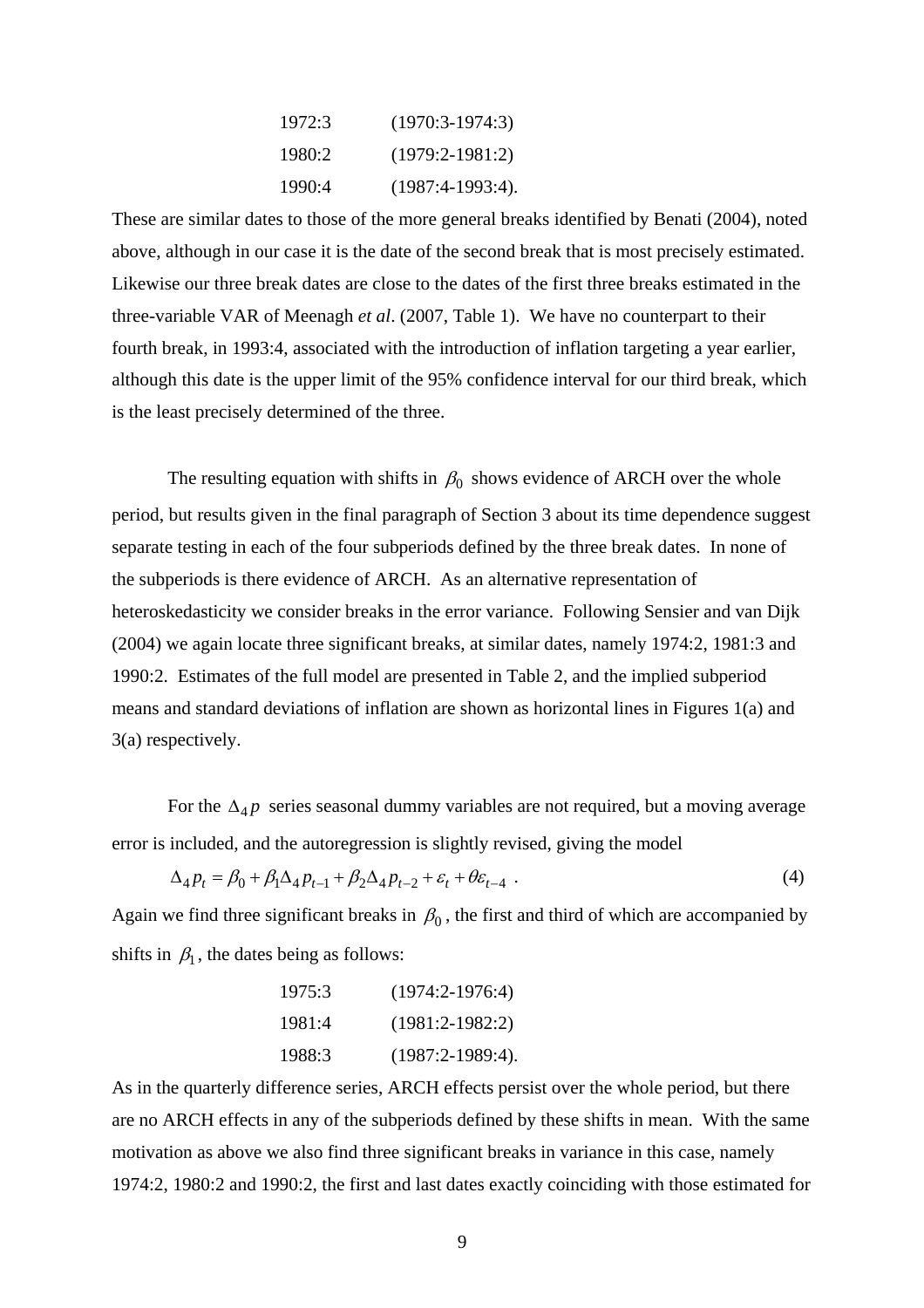the  $\Delta_1 p$  series. This again provides an alternative representation of the observed heteroskedasticity, and the corresponding subperiod means and standard deviations are shown in Figures 1(b) and 3(b) respectively. (Note that regression residuals sum to zero over the full sample period, but not in each individual subperiod, because some coefficients do not vary between subperiods. Hence the plotted values in Figure 1 do not coincide with the subperiod means of the inflation data.)

 The ARCH regression model and the alternative autoregressive model with intercept breaks in mean and variance are non-nested, and can be compared via an information criterion which takes account of the difference in the number of estimated parameters in each model. We find that the three measures in popular use, namely Akaike's information criterion, the Hannan-Quinn criterion and the Schwarz criterion, unambiguously select the breaks model, for both  $\Delta_1 p$  and  $\Delta_2 p$  versions.

 A final note on outliers is perhaps in order, since several empirical researchers identify inflation outliers associated with the increase in Value Added Tax in 1979:3 and the introduction of Poll Tax in 1990:2, and deal with them accordingly. We simply report that none of the modelling exercises presented in this section is sensitive to changes in the treatment of these observations.

#### **5. MEASURES OF INFLATION FORECAST UNCERTAINTY**

Publication of the UK Government's short-term economic forecasts began on a regular basis in 1968. The 1975 Industry Act introduced a requirement for the Treasury to publish two forecasts each year, and to report their margins of error. The latter requirement was first met in December 1976, with the publication of a table of the mean absolute error (MAE) over the past ten years' forecasts of several variables, compiled in the early part of that period from internal, unpublished forecasts. Subsequently it became standard practice to include a column of MAEs in the forecast table – users could then easily form a forecast interval around the given point forecast, if they so wished – although in the 1980s and 1990s these were often accompanied by a warning that they had been computed over a period when the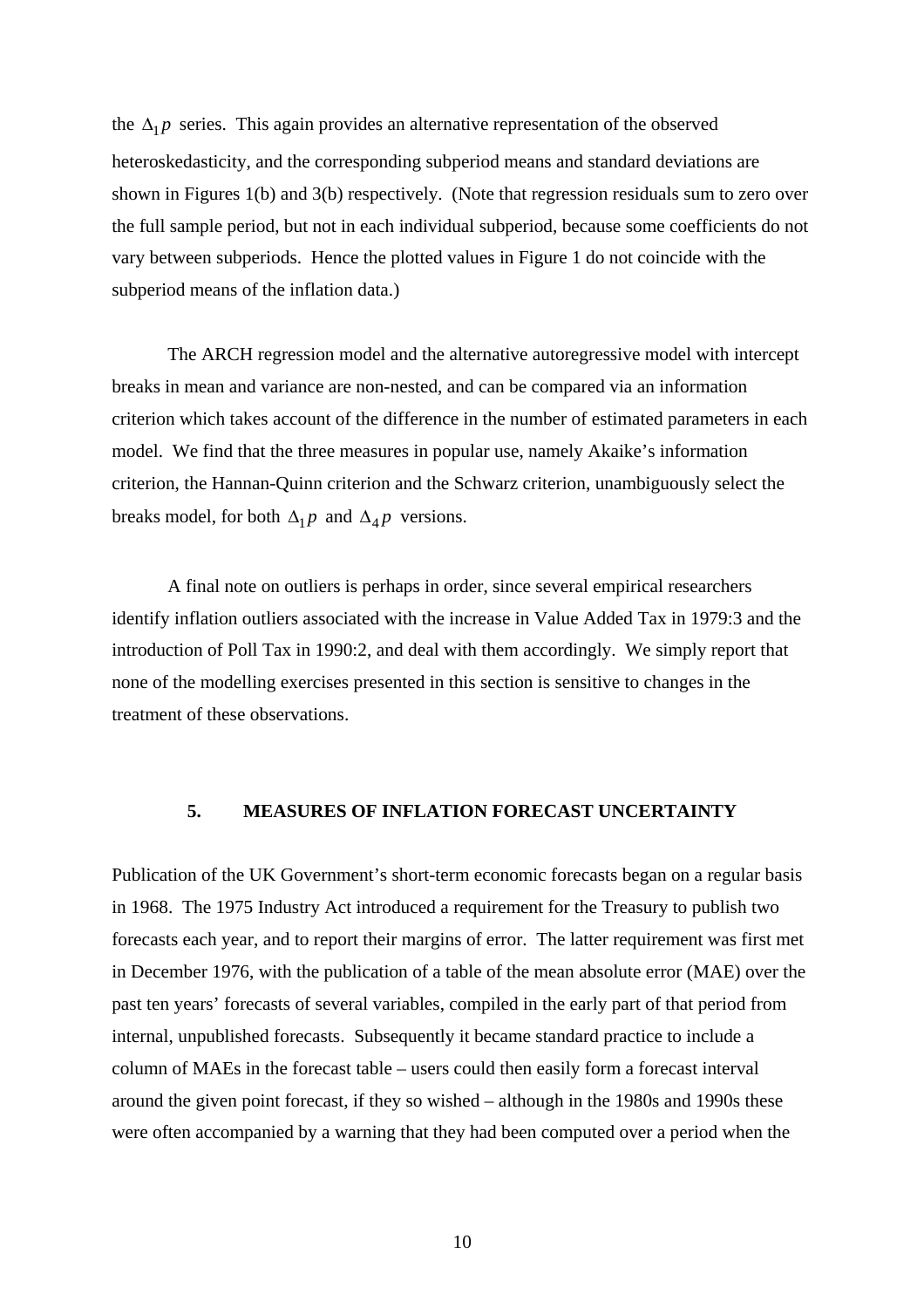UK economy was more volatile than expected in the future. This publication practice continues to the present day.

We consider the RPI inflation forecasts described as "fourth quarter to fourth quarter" forecasts, published each year in late November-early December in Treasury documents with various titles over the years – *Economic Progress Report*, *Autumn Statement*, *Financial Statement and Budget Report*, now *Pre-Budget Report*. For comparability with other measures reported as standard errors or standard deviations we multiply the reported forecast MAEs, which are rounded to the nearest quarter percentage point, by 1.253  $\left(=\sqrt{\pi/2}\right)$ , since Melliss and Whittaker's (2000) review of Treasury forecasts found that "the evidence supports the hypothesis that errors were normally distributed". The resulting series is presented in Figure 6(a). The series ends in 2003, RPI having been replaced by CPI in the 2004 forecast; no MAE for CPI inflation forecasts has yet appeared. The peak of 5 percentage points occurs in 1979, when the point forecast for annual inflation was 14%; on this occasion, following the new Conservative government's policy changes, the accompanying text expressed the view that the published forecast MAEs were "likely to understate the true margins of error".

For comparative purposes over the same period we also plot comparable forecast standard errors for the two models estimated in Sections 3 and 4 – the ARCH model and the breaks model. In common with the practice of the Treasury and other forecasters we use the annual inflation  $(\Delta_4 p_t)$  versions of these models. Similarly we regard the "year-ahead" forecast as a five-quarter-ahead forecast, since when forecasting the fourth quarter next year we first have to "nowcast" the fourth quarter this year, given that only third-quarter information is available when the forecast is constructed. The forecast standard errors take account of the estimated autoregressions in projecting five quarters ahead, but this is an "insample" or *ex post* calculation that assumes knowledge of the full-sample estimates at all intermediate points including, for the breaks model, the dates of the breaks; the contribution of parameter estimation error is also neglected. It is seen that the ARCH model's forecast standard error shows a much more exaggerated peak than that of Treasury forecasts in 1979, and is more volatile over the first half of the period shown, whereas the breaks model's forecast standard error is by definition constant over subperiods. Of course, in real-time *ex*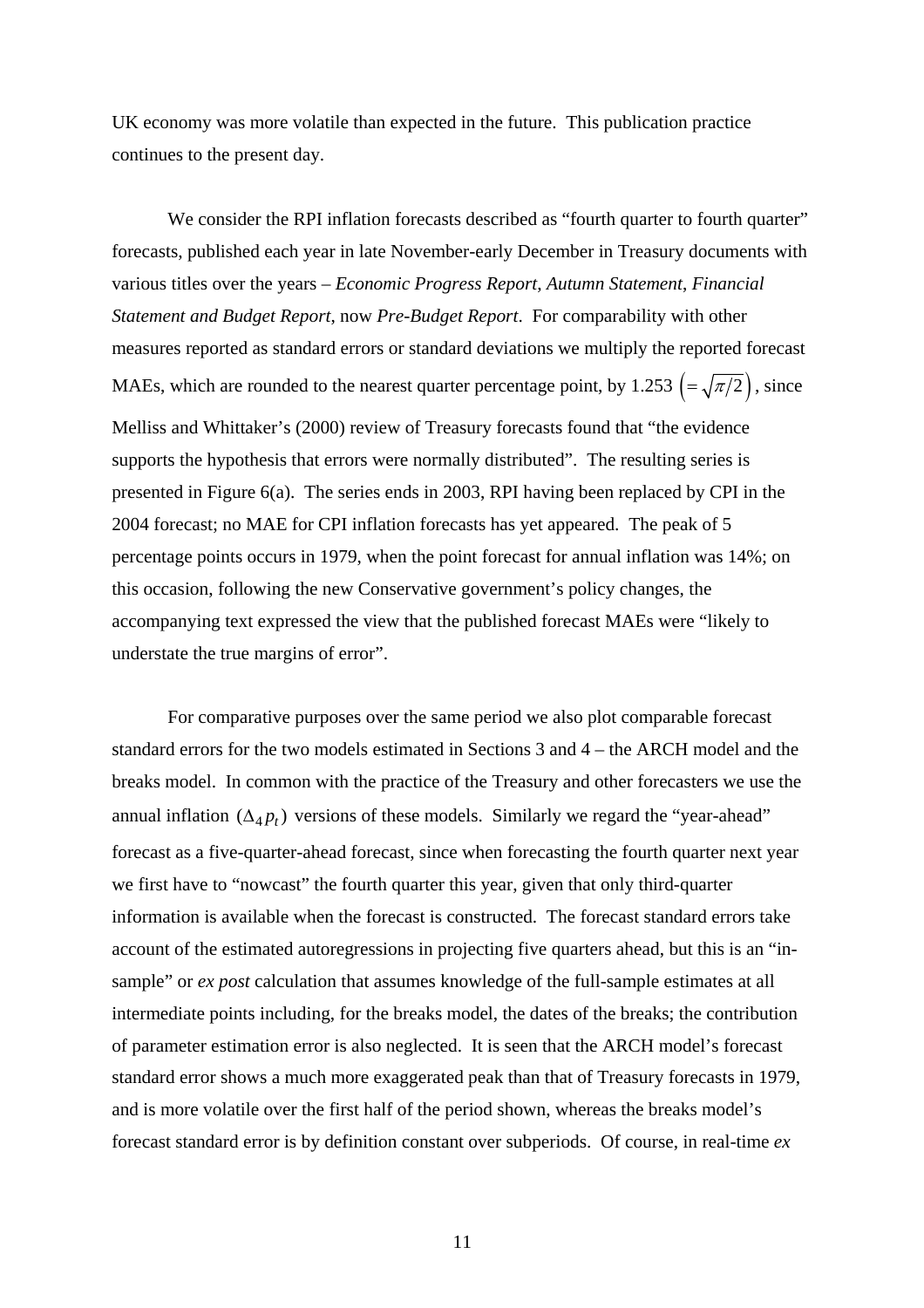*ante* forecasting the downward shift in forecast standard error could only be recognised with a lag, as discussed below.

 From 1996 two additional lines appear in Figure 6(a), following developments noted in the Introduction. As late as 1994 the Treasury could assert that "it is the only major forecasting institution regularly to publish alongside its forecasts the average errors from past forecasts" (HM Treasury, 1994, p.11), but in 1996 density forecasts of inflation appeared on the scene. We consider the Bank of England's forecasts published around the same time as the Treasury forecasts, namely those appearing in the November issue of the quarterly *Inflation Report*. From the Bank's spreadsheets that underlie the fan charts of quarterly forecasts, originally up to two years ahead (nine quarters), later extended to three years, we take the uncertainty measure (standard deviation) of the five-quarter-ahead inflation forecast. This is labelled MPC in Figure 6(a), because the Bank's Monetary Policy Committee, once it was established, in 1997, assumed responsibility for the forecast.

 In 1996 the Bank of England also initiated its quarterly Survey of External Forecasters, at first concerned only with inflation, later including other variables. The quarterly *Inflation Report* includes a summary of the results of the latest survey, conducted approximately three weeks before publication. The survey asks for both point forecasts and density forecasts, reported as histograms, and from the individual responses Boero, Smith and Wallis (2008) construct measures of uncertainty and disagreement. Questions 1 and 2 of each quarterly survey concern forecasts for the last quarter of the current year and the following year, respectively, and for comparable year-ahead forecasts we take the responses to question 2 in the November surveys. For these forecasts our SEF average individual uncertainty measure is plotted in Figure 6(a).

 The general appearance of Figure 6(a) has few surprises for the careful reader of the preceding sections. The period shown divides into two subperiods, the first with high and variable levels of forecast uncertainty, the second with low and stable levels of forecast uncertainty, where the different estimates lie within a relatively small range. The recent fall in the Treasury forecast standard error may be overdramatised by rounding, whereas the fall in SEF uncertainty is associated by Boero, Smith and Wallis (2008) with the 1997 granting of operational independence to the Bank of England to pursue a monetary policy of inflation targeting. Their quarterly series show a reduction in uncertainty until the May 1999 Survey of External Forecasters, after which the general level is approximately constant. This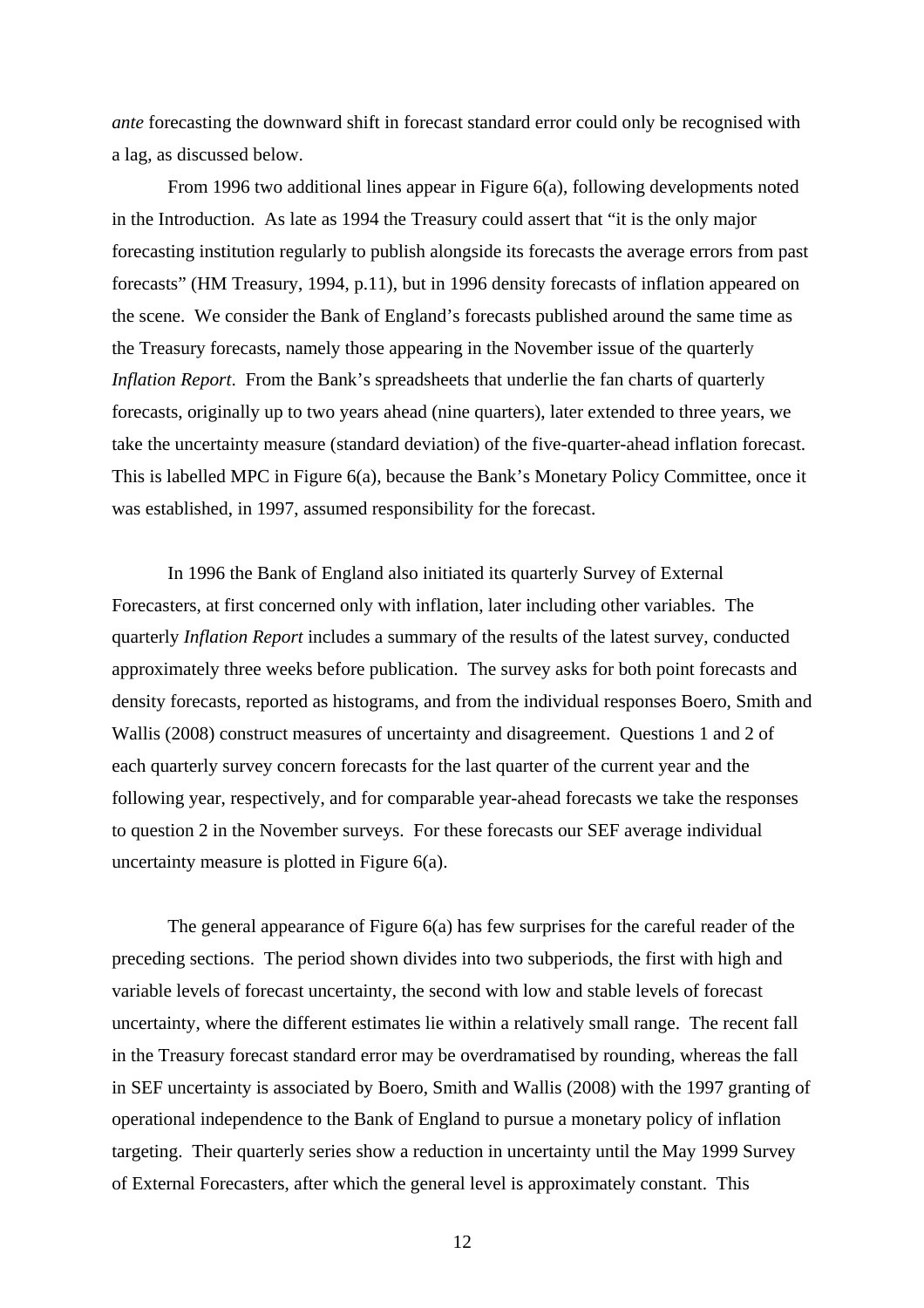reduction in uncertainty about future inflation is attributed to the increasing confidence in, and credibility of, the new monetary policy arrangements.

 The forecast evaluation question, how reliable are these forecasts, applies to measures of uncertainty just as it does to measures of location, or point forecasts. Wallis (2004) presents an evaluation of the current-quarter and year-ahead density forecasts of inflation published by the MPC and NIESR. He finds that both overstated forecast uncertainty, with more inflation outcomes falling in the central area of the forecast densities, and fewer in the tails, than the densities had led one to expect. Current estimates of uncertainty are based on past forecast errors, and both groups had gone back too far into the past, into a different monetary policy regime with different inflation experience. Over 1997-2002 the MPC's year-ahead point forecast errors have mean zero and standard deviation 0.42, and the fan chart standard deviation gets closest to this, at 0.48, only at the end (2002:4) of the period considered. Mitchell (2005), for the NIESR forecasts, asks whether the overestimation of uncertainty could have been detected, in real time, had forecasters been alert to the possibility of a break in the variance. Statistical tests can detect breaks only with a lag, and in a forecast context we must also wait to observe the outcome before having information relevant to the possibility of a break in uncertainty at the forecast origin. In a "pseudo real time" recursive experiment it is concluded that tests such as those used in Section 4 could have detected at the end of 1996 that a break in year-ahead forecast uncertainty had occurred in 1993:4. This is exactly the date of the most recent break identified by Meenagh *et al*. (2007), and Mitchell's estimate is that it would not have been recognised by statistical testing until three years later; in the meantime forecasters might have been able to make judgmental adjustments.

 As an aside we discuss a recent inflation point forecast evaluation study in which the same issue arises. Groen, Kapetanios and Price (2008) compare the inflation forecasts published in the Bank of England's *Inflation Report* with those available in pseudo real time from a suite of statistical forecasting models. All of the latter are subject to possible breaks in mean, so following a breaks test, the identified break dates are used to demean the series prior to model estimation, then the statistical forecasts are the remeaned projections from the models. It is found that in no case does a statistical model outperform the published forecasts. The authors attribute the Bank forecasters' success to their ability to apply judgment in anticipating the important break, namely the change of regime in 1997:3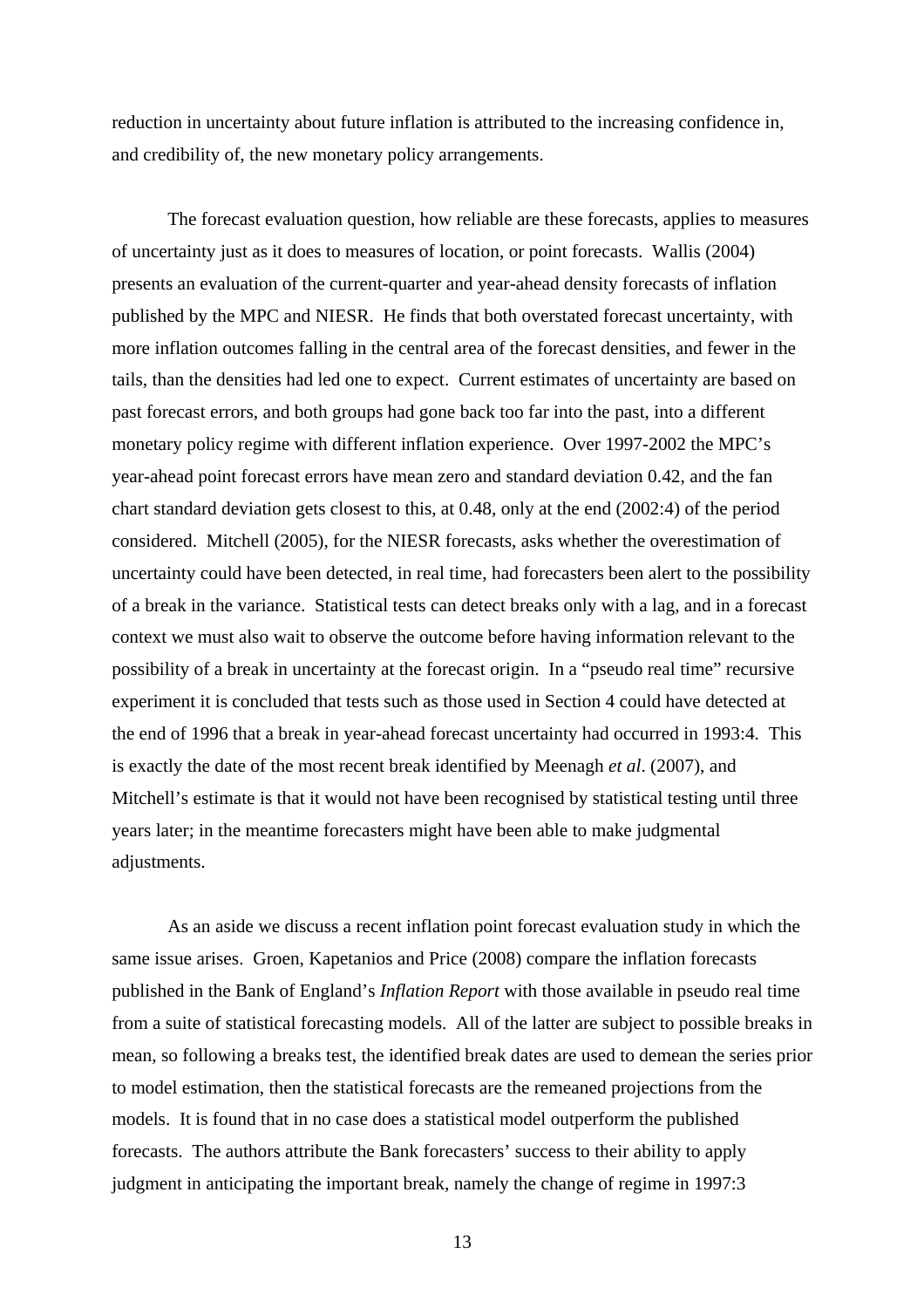following Bank independence. As in Mitchell's study, the *ex ante* recursively estimated shift is not detected until three years later.

 For Treasury forecasts, which started earlier, we can compare the *ex ante* uncertainty measures in Figure 6(a) with the forecast root mean squared errors of year-ahead inflation forecasts reported by Melliss and Whittaker (2000). Over subperiods, dated by forecast origin, these *ex post* measures are: 1979-1984, 2.3%; 1985-1992, 1.7%; 1993-1996, 0.8%. These are below, often substantially so, the values plotted in Figure 6(a), with the exception of the 1990 and 1992 forecasts, again illustrating the difficulty of projecting from past to future in times of change.

 In the absence of direct measures of uncertainty it is often suggested that a measure of disagreement among several competing point forecasts may serve as a useful proxy. How useful such a proxy might be can be checked when both measures are available, and there is a literature based on the US Survey of Professional Forecasters that investigates this question, going back to Zarnowitz and Lambros (1987). However recent research on the SPF data that brings the sample up to date and studies the robustness of previous findings to the choice of measures finds little support for the proposition that disagreement is a useful proxy for uncertainty (Rich and Tracy, 2006, for example). In the present context we provide a visual illustration of this lack of support by plotting in Figure 6(b) two measures of disagreement based on year-ahead point forecasts of UK inflation. Although the series are relatively short, we use the same scales in panels (a) and (b) of Figure 6 to make the comparison as direct as possible and the lack of a relation as clear as possible. The first series is based on the Treasury publication *Forecasts for the UK Economy*, monthly since October 1986, which is a summary of published material from a wide range of forecasting organisations. Forecasts for several variables are compiled, and their averages and ranges are also tabulated. We calculate and plot the sample standard deviation of year-ahead inflation forecasts in the November issue of the publication. The shorter series is our corresponding disagreement measure from the Bank of England Survey of External Forecasters (Boero, Smith and Wallis, 2008). Other than a slight downward drift, neither series shows any systematic pattern of variation, nor any correlation of interest with the uncertainty measures. We attribute the lower standard deviation in the SEF to the Bank's care in selecting a well-informed sample, whereas the Treasury publication is all-encompassing.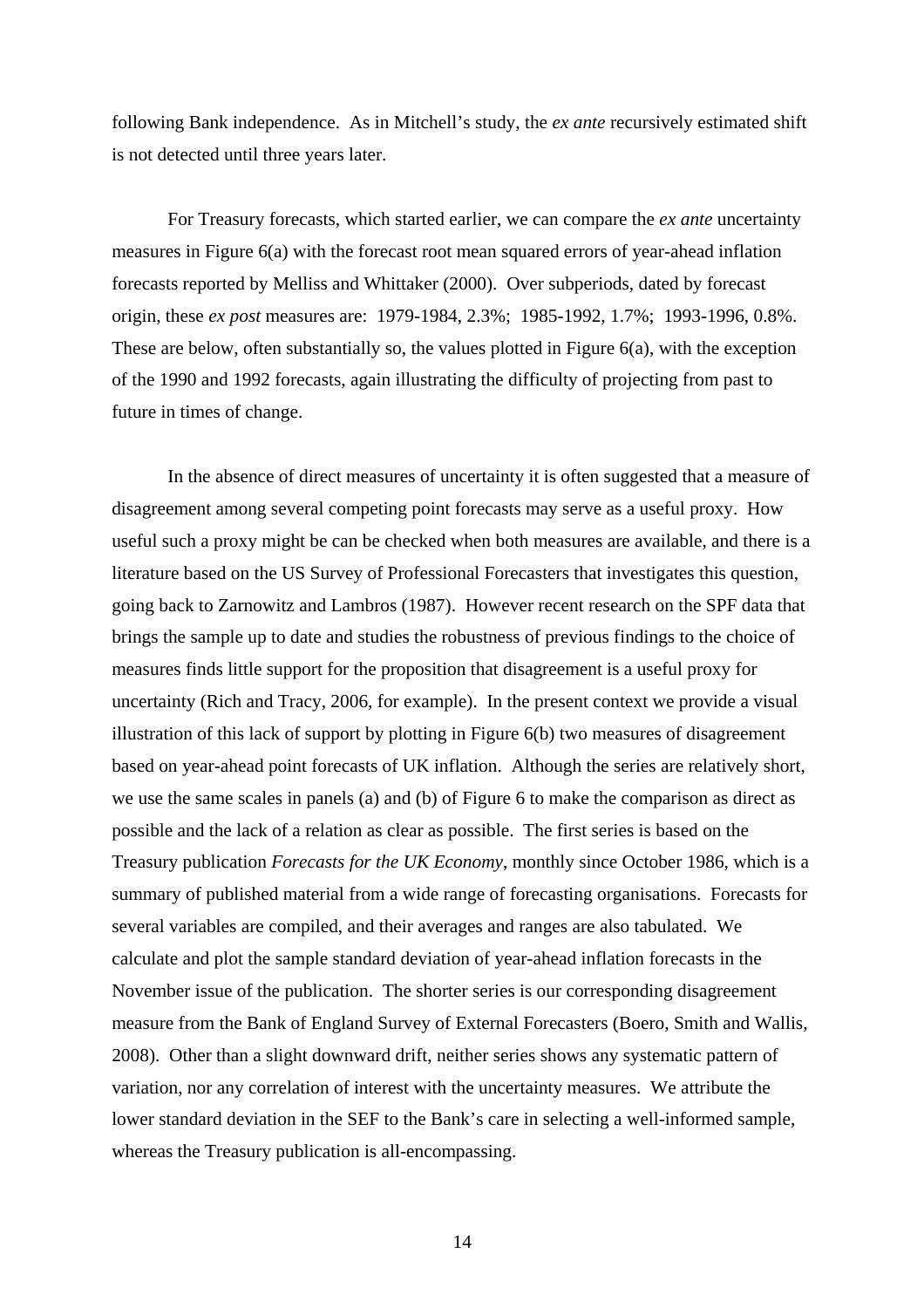#### **6. UNCERTAINTY AND THE LEVEL OF INFLATION**

The suggestion by Friedman (1977) that the level and uncertainty of inflation are positively correlated has spawned a large literature, both theoretical and empirical. Simple evidence of such an association is provided by our breaks model where, using Benati's (2004) characterisation of the four subperiods as a period of high inflation and inflation variability, a period of low inflation and inflation variability, and two "in-between" periods, we note that the high and low periods for both measures coincide. Compare the horizontal lines in Figures 1(a) and 3(a) for the  $\Delta_1 p$  model, and in Figures 1(b) and 3(b) for the  $\Delta_4 p$  model. For the unconditional subperiod means and standard deviations of inflation over a shorter period (1965-2003), Meenagh *et al*.'s data (2007, Table 2) show a stronger association: when their five policy subperiods are ranked by mean inflation and by inflation standard deviation, the ranks exactly coincide. Of course the empirical literature contains analyses of much greater sophistication although, perhaps surprisingly, they are not subjected to tests of structural stability.

 Two leading examples in the empirical literature, on which we draw, are the articles by Baillie, Chung and Tieslau (1996) and Grier and Perry (2000), in which various extensions of the GARCH-in-mean (GARCH-M) model are developed in order to formalise and further investigate Friedman's proposition. The first authors analyse inflation in ten countries, the second authors analyse inflation and GDP growth in the US, including subsample analyses. Of particular relevance for the present purpose is the inclusion of the conditional variance (or standard deviation) in the inflation equation and, simultaneously, lagged inflation in the conditional variance equation. Then, with a GARCH representation of conditional heteroskedasticity, the model is

$$
\Delta_1 p_t = \beta_0 + \beta_1 \Delta_1 p_{t-1} + \beta_2 \Delta_1 p_{t-4} + \sum_{j=1}^3 \gamma_j Q_{jt} + \delta_1 \sqrt{h_t} + \varepsilon_t
$$
\n(5)

$$
h_t = \alpha_0 + \alpha_1 \varepsilon_{t-1}^2 + \alpha_2 h_{t-1} + \delta_2 \Delta_1 p_{t-1}.
$$
\n(6)

Full-sample estimation results show positive feedback effects between the conditional mean and the conditional variance, with a highly significant coefficient on lagged inflation in the variance equation  $(\delta_2)$ , and a marginally significant coefficient (p-value 0.063) on the conditional standard deviation in the mean equation  $(\delta_1)$ ; all other coefficients are highly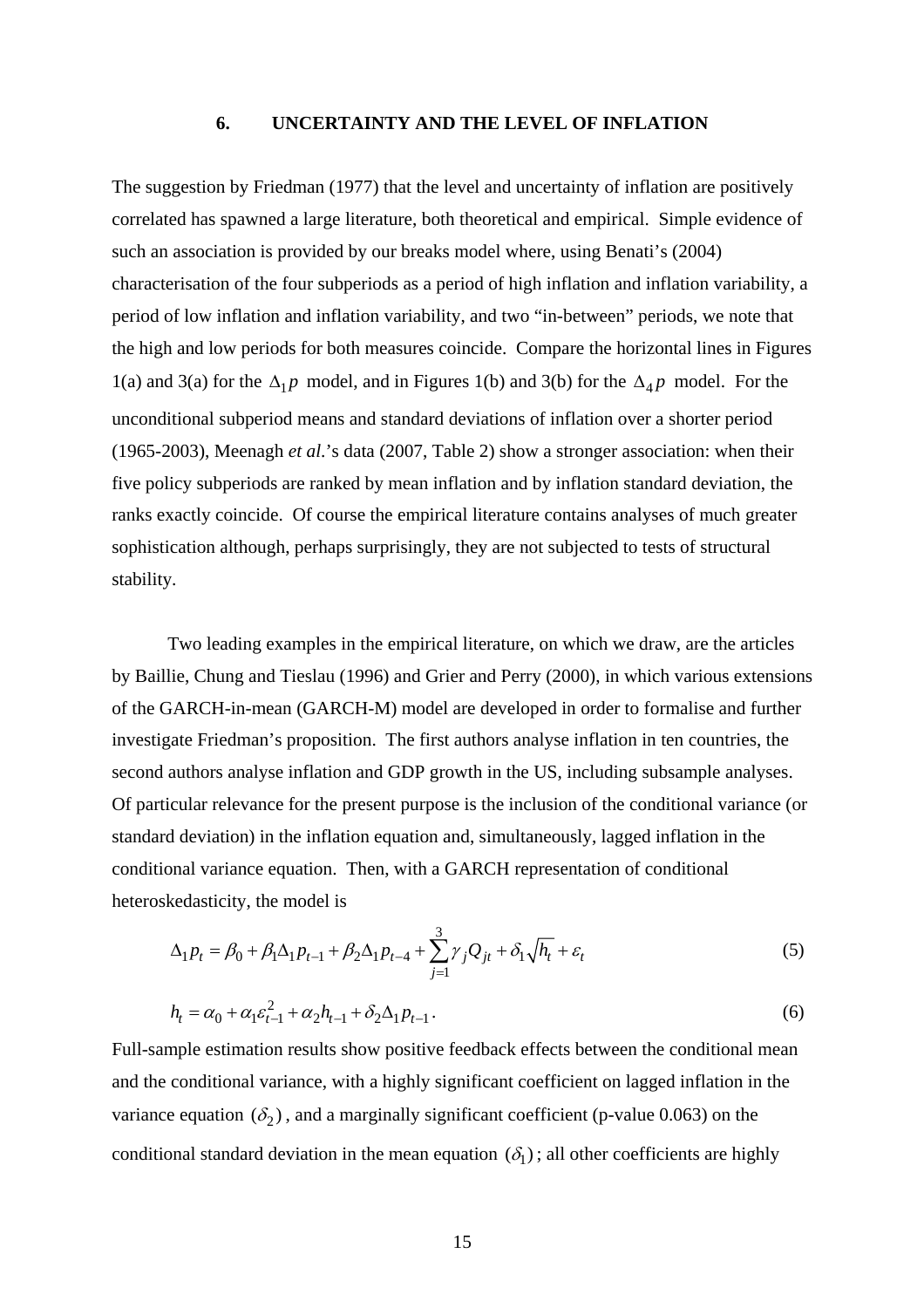significant. However the model is not invariant over subperiods. If we simply split the sample at 1980, then the estimate of  $\delta_2$  retains its significance while the GARCH-M effect drops out from equation (5), which may be associated with the insignificant estimates of  $\alpha_1$ and  $\alpha_2$  in equation (6). All of these statements apply to each half-sample, however further division reveals the fragility of the significance of  $\delta_2$ . As a final test we return to the breaks model of Section 4 and add the conditional standard deviation in mean and lagged inflation in variance effects. Equivalently, we allow the separate intercept terms in equations (5) and (6),  $\beta_0$  and  $\alpha_0$ , to shift at the dates estimated in Section 4; the coefficients  $\alpha_1$  and  $\alpha_2$  are pretested and set to zero. This model dominates the originally estimated model (5)-(6) on the three standard information criteria, yet has completely insignificant estimates of  $\delta_1$  and  $\delta_2$ . More elaborate models are not able to take us much beyond Friedman's simple association between the first and second moments of inflation, as reflected in the shifts of our preferred model.

#### **7. CONCLUSION**

Robert Engle's concept of autoregressive conditional heteroskedasticity was a major breakthrough in the analysis of time series with time-varying volatility, recognised by the joint award of the Bank of Sweden Prize in Economic Sciences in Memory of Alfred Nobel in 2003. "The ARCH model and its extensions, developed mainly by Engle and his students, proved especially useful for modelling the volatility of asset returns, and the resulting volatility forecasts can be used to price financial derivatives and to assess changes over time in the risk of holding financial assets. Today, measures and forecasts of volatility are a core component of financial econometrics, and the ARCH model and its descendants are the workhorse tools for modelling volatility" (Stock and Watson, 2007, p.657). His initial application was in macroeconometrics, however, and reflected his location in the United Kingdom at the time. This paper returns to his study of UK inflation in the light of the welldocumented changes in economic policy from his original sample period to the present time.

 Investigation of the stability of the ARCH regression model of UK inflation shows that little support for the existence of the ARCH effect would be obtained in a sample period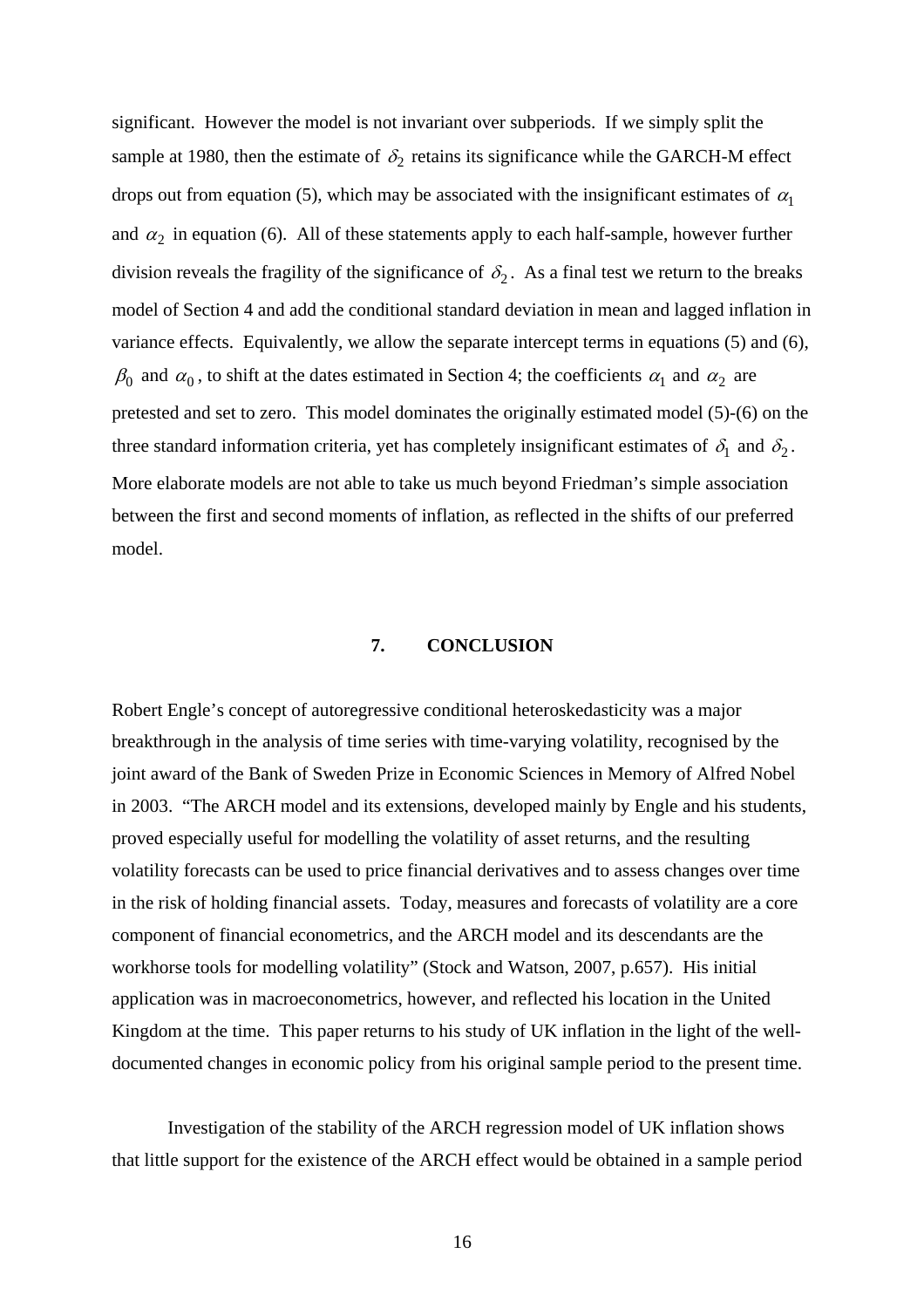starting later than 1980; data from the earlier period of "monetary policy neglect" (Nelson and Nikolov, 2004) are necessary to support Engle's formulation. Fuller investigation of the nature of the nonstationarity of inflation finds that a simple autoregressive model with structural breaks in mean and variance, constant within subperiods (and with no unit roots), provides a preferred representation of the observed heteroskedasticity from an economic historian's point of view. As noted at the outset, however, the ARCH model has a strong forecasting motivation, and forecasters using the breaks model need to anticipate future breaks. Nevertheless the shifts also provide a simple characterisation of the association between the level and uncertainty of inflation suggested by Friedman (1977), which more elaborate models of possible feedbacks are unable to improve upon.

 The United Kingdom can claim several firsts in the measurement and public discussion of the uncertainty surrounding economic forecasts by official agencies, and we present a range of measures of inflation forecast uncertainty, from the models considered here and from other UK sources. The few available evaluations of their accuracy indicate that the well-known problems of projecting from past to future in times of change apply equally well to measures of uncertainty as to point forecasts. While the paper reemphasises the importance of testing the structural stability of econometric relationships, it also acknowledges the difficulty of dealing with instability in a forecast context, for both the levels of variables of interest and, receiving more attention nowadays, their uncertainty.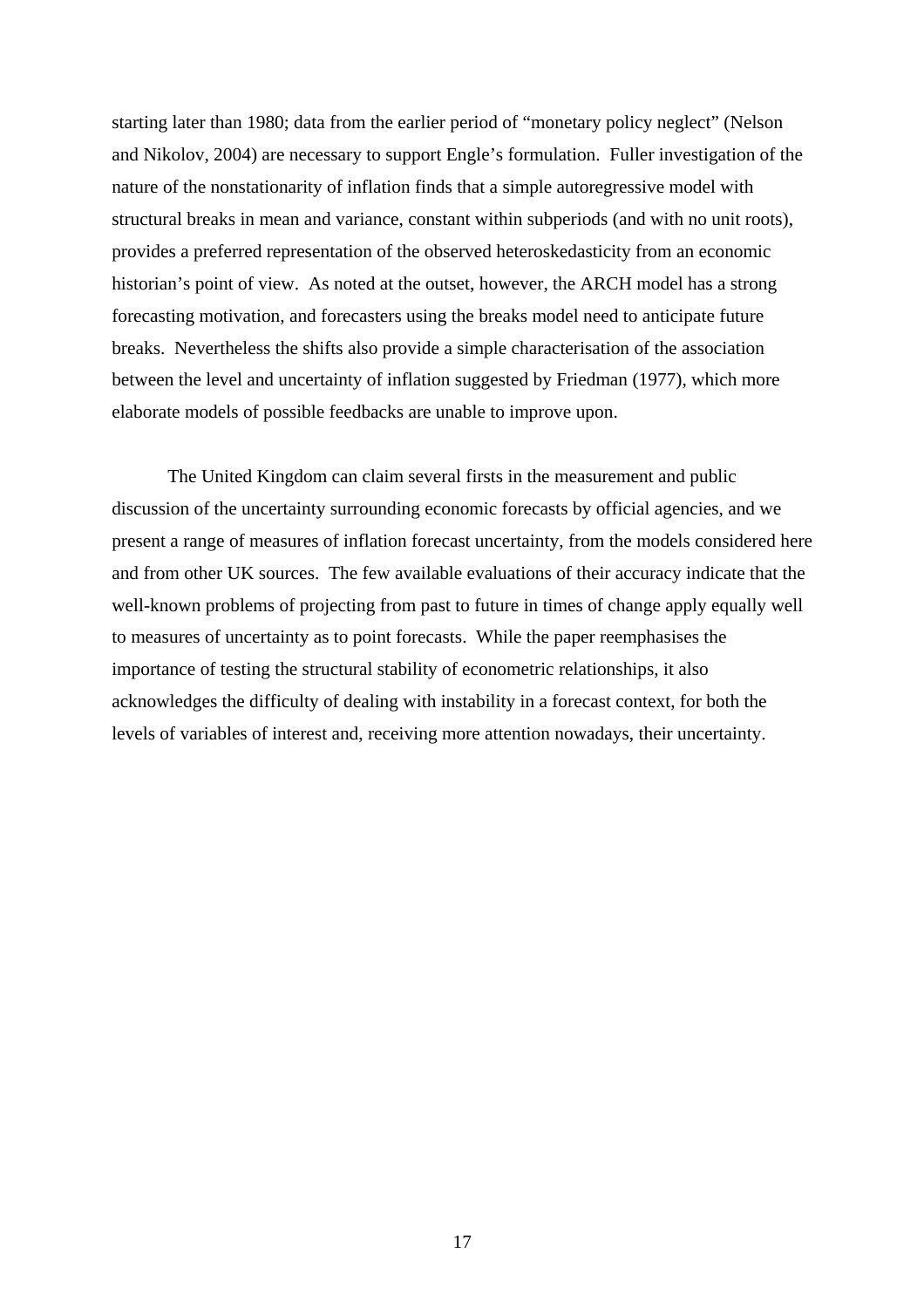#### **REFERENCES**

- Andrews, D.W.K. (1993). Tests for parameter instability and structural change with unknown change point. *Econometrica*, 61, 501-533.
- Bai, J. (1997). Estimating multiple breaks one at a time. *Econometric Theory*, 13, 315-352.
- Baillie, R.T., Chung, C.F. and Tieslau, M.A. (1996). Analysing inflation by the fractionally integrated ARFIMA-GARCH model. *Journal of Applied Econometrics*, 11, 23-40.
- Benati, L. (2004). Evolving post-world war II U.K. economic performance. *Journal of Money, Credit, and Banking*, 36, 691-717.
- Boero, G., Smith, J. and Wallis, K.F. (2008). Uncertainty and disagreement in economic prediction: the Bank of England Survey of External Forecasters. *Economic Journal*, 118, forthcoming.
- Castle, J.L. and Hendry, D.F. (2007). Forecasting UK inflation: the roles of structural breaks and time disaggregation. Discussion Paper No.309, Department of Economics, University of Oxford.
- Engle, R.F. (1982). Autoregressive conditional heteroscedasticity with estimates of the variance of United Kingdom inflation. *Econometrica*, 50, 987-1007.
- Friedman, M. (1977). Nobel lecture: inflation and unemployment. *Journal of Political Economy*, 85, 451-472.
- Garratt, A., Lee, K., Pesaran, M.H. and Shin, Y. (2003). A long run structural macroeconometric model of the UK. *Economic Journal*, 113, 412-455.
	- \_\_\_\_\_ (2006). *Global and National Macroeconometric Modelling: A Long-Run Structural Approach*. Oxford: Oxford University Press.
- Grier, K.B. and Perry, M.J. (2000). The effects of real and nominal uncertainty on inflation and output growth: some GARCH-M evidence. *Journal of Applied Econometrics*, 15, 45-58.
- Groen, J.J.J., Kapetanios, G. and Price, S. (2008). Real time evaluation of *Inflation Report* and *Greenbook* forecasts for inflation and growth. Presented at the Royal Economic Society Annual Conference, University of Warwick, March 2008.
- Haldane, A. and Quah, D. (1999). UK Phillips curves and monetary policy. *Journal of Monetary Economics*, 44, 259-278.
- HM Treasury (1994). Economic forecasting in the Treasury. Government Economic Service Working Paper No.121. London: HM Treasury.
- McNees, S.K. (1979). The forecasting record for the 1970s. *New England Economic Review*, September/October 1979, 33-53.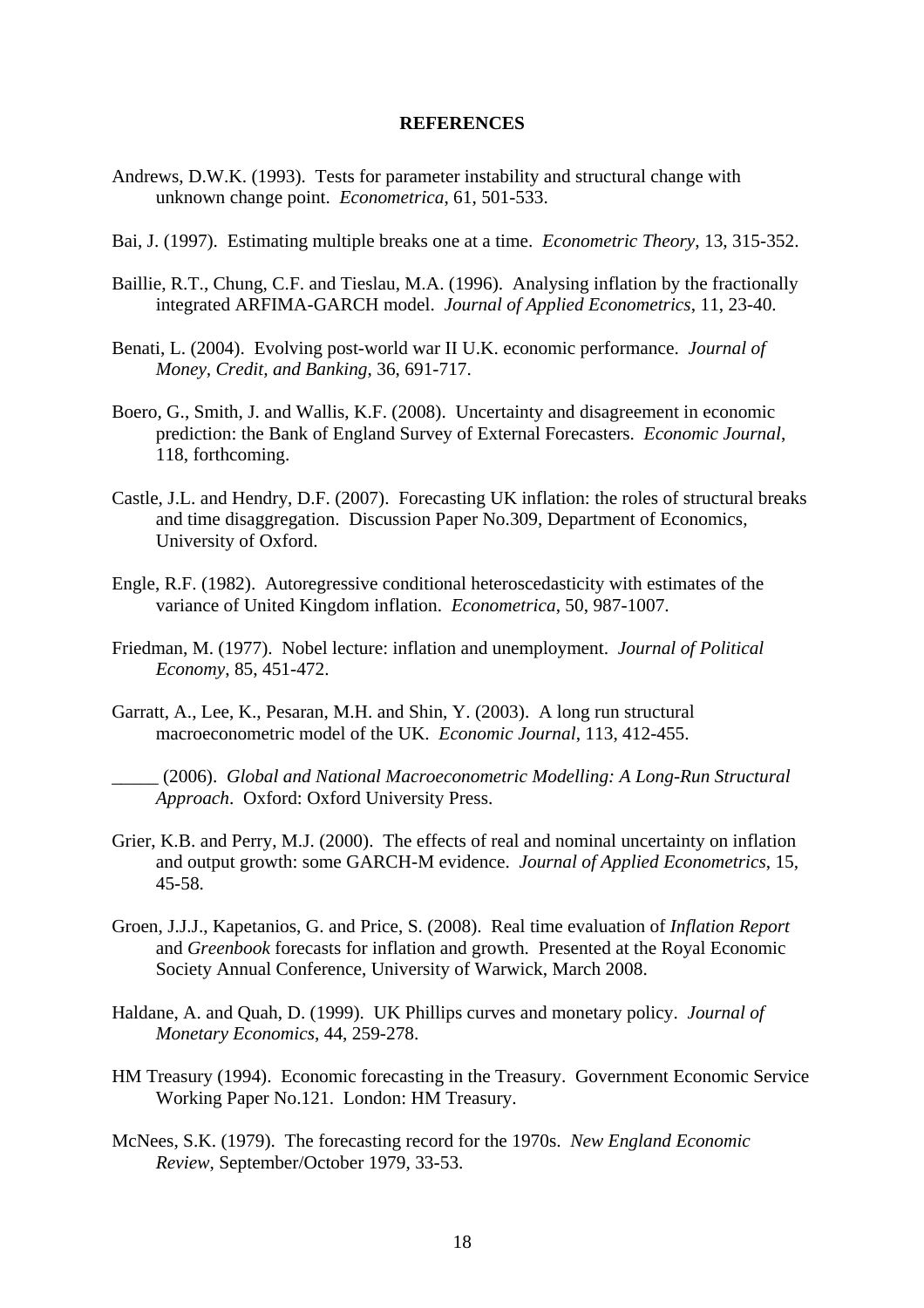- Meenagh, D., Minford, P., Nowell, E., Sofat, P. and Srinivasan, N. (2007). Are the facts of UK inflation persistence to be explained by nominal rigidity or changes in monetary regime? Cardiff Economics Working Paper E2007/21, Cardiff University.
- Melliss, C. and Whittaker, R. (2000). The Treasury's forecasts of GDP and the RPI: how have they changed and what are the uncertainties? In *Econometric Modelling: Techniques and Applications* (S. Holly and M.R. Weale, eds), pp.38-68. Cambridge: Cambridge University Press.
- Mitchell, J. (2005). The National Institute density forecasts of inflation. *National Institute Economic Review*, No.193, 60-69.
- Nelson, E. (2007). An overhaul of doctrine: the underpinning of U.K. inflation targeting. Working Paper 2007-026C, Federal Reserve Bank of St. Louis.
- Nelson, E. and Nikolov, K. (2004). Monetary policy and stagflation in the UK. *Journal of Money, Credit, and Banking*, 36, 293-318.
- Nerlove, M. (1965). Two models of the British economy: a fragment of a critical survey. *International Economic Review*, 6, 127-181.
- Rich, R. and Tracy, J. (2006). The relationship between expected inflation, disagreement and uncertainty: evidence from matched point and density forecasts. Staff Report No.253, Federal Reserve Bank of New York.
- Sensier, M. and van Dijk, D (2004). Testing for volatility changes in U.S. macroeconomic time series. *Review of Economics and Statistics*, 86, 833-839.
- Shephard, N. (2007). Stochastic volatility. In *New Palgrave Dictionary of Economics*, 2nd Edn (S. Durlauf and L. Blume, eds). MacMillan, forthcoming.
- Stock, J.H. and Watson, M.W. (2007). *Introduction to Econometrics*, 2<sup>nd</sup> Edn. Boston: Pearson Education.
- Wallis, K.F. (1989). Macroeconomic forecasting: a survey. *Economic Journal*, 99, 28-61.
- \_\_\_\_\_ (2004). An assessment of Bank of England and National Institute inflation forecast uncertainties. *National Institute Economic Review*, No.189, 64-71.
- \_\_\_\_\_ (2008). Forecast uncertainty, its representation and evaluation. In *Econometric Forecasting and High-Frequency Data Analysis* (R.S. Mariano and Y.K. Tse, eds), Vol.13 of the Lecture Notes Series of the Institute for Mathematical Sciences, National University of Singapore, pp.1-51. Singapore: World Scientific.
- Zarnowitz, V. and Lambros, L.A. (1987). Consensus and uncertainty in economic prediction. *Journal of Political Economy*, 95, 591-621.
- Zivot, E. and Andrews, D.W.K. (1992). Further evidence on the great crash, the oil-price shock, and the unit-root hypothesis. *Journal of Business and Economic Statistics*, 10, 251-270.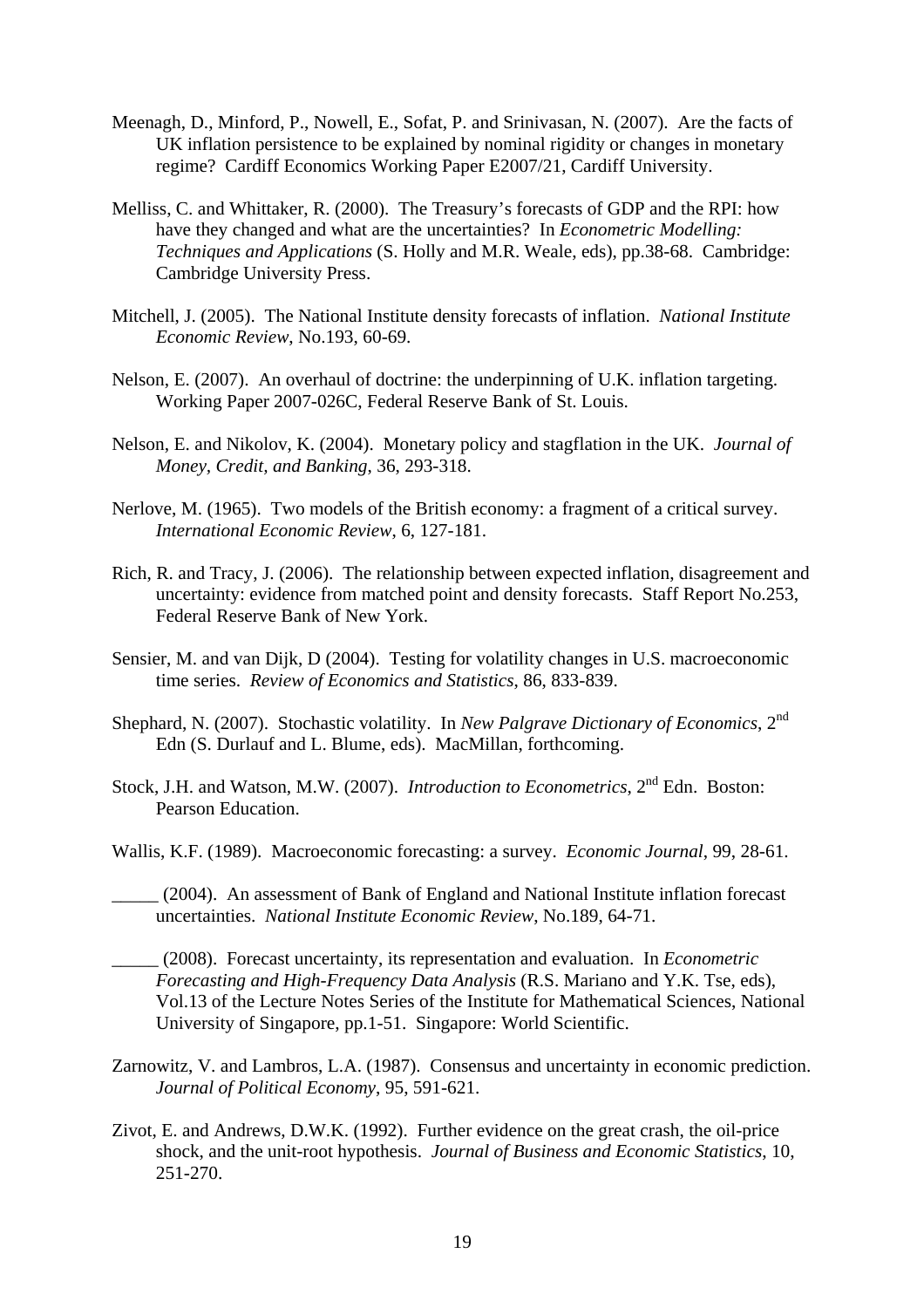# **Table 1. Estimation of the original ARCH model over 1958:1-2006:4**

$$
\Delta_1 p_t = \beta_0 + \beta_1 \Delta_1 p_{t-1} + \beta_2 \Delta_1 p_{t-4} + \beta_3 \Delta_1 p_{t-5} + \beta_4 (p_{t-1} - w_{t-1}) + \varepsilon_t,
$$
  

$$
\varepsilon_t |\psi_{t-1} \sim N(0, h_t), \quad h_t = \alpha_0 + \alpha_1 \Big( 0.4 \varepsilon_{t-1}^2 + 0.3 \varepsilon_{t-2}^2 + 0.2 \varepsilon_{t-3}^2 + 0.1 \varepsilon_{t-4}^2 \Big)
$$

| $\hat \beta_0$<br>0.014<br>0.0097<br>1.44<br>$\hat{\beta}_\text{l}$<br>0.391<br>0.0852<br>4.59<br>$\hat{\beta}_2$<br>0.0504<br>0.659<br>13.07<br>$\hat{\beta}_3$<br>$-0.337$<br>0.0646<br>$-5.22$<br>$\hat{\beta}_4$<br>0.002<br>0.0062<br>0.39<br>$\hat{\alpha}_0$<br>0.0002<br>$8E - 05$<br>2.99<br>$\hat{\alpha}_1$<br>1.009<br>0.1564<br>6.45 | p-value | z-statistic | Std. Error | Coeff. |  |
|---------------------------------------------------------------------------------------------------------------------------------------------------------------------------------------------------------------------------------------------------------------------------------------------------------------------------------------------------|---------|-------------|------------|--------|--|
|                                                                                                                                                                                                                                                                                                                                                   |         |             |            |        |  |
|                                                                                                                                                                                                                                                                                                                                                   | 0.150   |             |            |        |  |
|                                                                                                                                                                                                                                                                                                                                                   | 0.000   |             |            |        |  |
|                                                                                                                                                                                                                                                                                                                                                   | 0.000   |             |            |        |  |
|                                                                                                                                                                                                                                                                                                                                                   | 0.000   |             |            |        |  |
|                                                                                                                                                                                                                                                                                                                                                   | 0.696   |             |            |        |  |
|                                                                                                                                                                                                                                                                                                                                                   | 0.003   |             |            |        |  |
|                                                                                                                                                                                                                                                                                                                                                   | 0.000   |             |            |        |  |
|                                                                                                                                                                                                                                                                                                                                                   |         |             |            |        |  |

Log likelihood 398.9

| Log likelihood | 398.9 | Akaike info criterion | $-4.00$ |
|----------------|-------|-----------------------|---------|
|                |       | Schwarz criterion     | $-3.88$ |
|                |       | Hannan-Quinn crit'n   | $-3.95$ |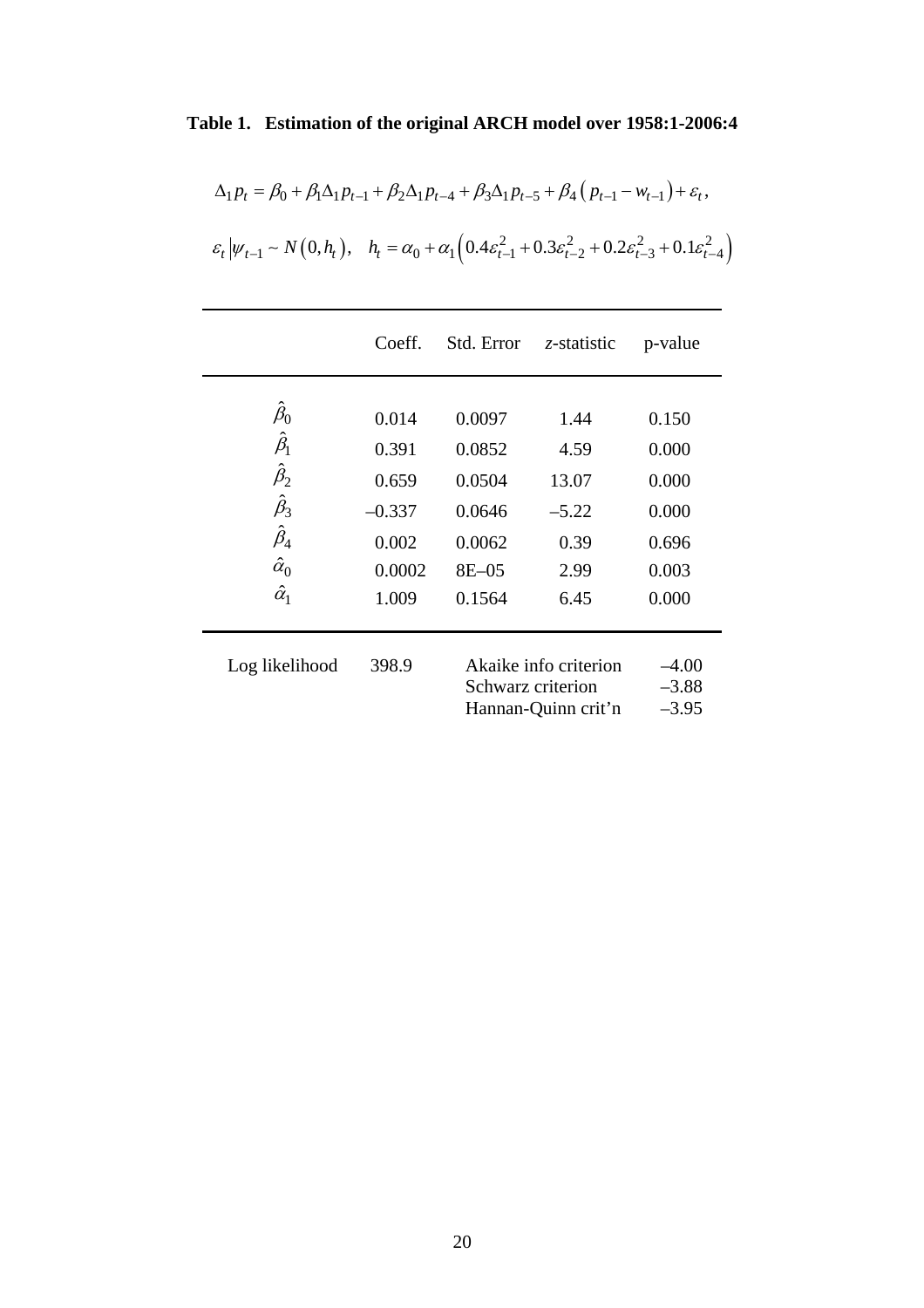## **Table 2. Estimation of the "breaks" model, 1958:1-2006:4**

$$
\Delta_1 p_t = \beta_0 + \beta_1 \Delta_1 p_{t-1} + \beta_2 \Delta_1 p_{t-4} + \sum_{j=1}^3 \gamma_j Q_{jt} + \delta_1 D72.3 + \delta_2 D80.2 + \delta_3 D90.4 + \varepsilon_t
$$

 $\varepsilon_t | \psi_{t-1} \sim N(0, h_t), \quad h_t = \alpha_0 + \alpha_1 D74:2 + \alpha_2 D81:3 + \alpha_3 D90:2$ 

|                  | Coeff.   | Std. Error                                 | z-statistic | p-value            |
|------------------|----------|--------------------------------------------|-------------|--------------------|
|                  |          |                                            |             |                    |
| $\hat{\beta}_0$  | 0.024    | 0.007                                      | 3.62        | 0.000              |
| $\hat{\gamma}_1$ | $-0.016$ | 0.006                                      | $-2.73$     | 0.006              |
| $\hat{\gamma}_2$ | 0.030    | 0.006                                      | 4.92        | 0.000              |
| $\hat{\gamma}_3$ | $-0.038$ | 0.007                                      | $-5.30$     | 0.000              |
| $\hat{\beta}_1$  | 0.405    | 0.070                                      | 5.77        | 0.000              |
| $\hat{\beta}_2$  | 0.138    | 0.074                                      | 1.88        | 0.061              |
| $\hat{\delta_1}$ | 0.047    | 0.012                                      | 3.96        | 0.000              |
| $\hat{\delta}_2$ | $-0.038$ | 0.011                                      | $-3.50$     | 0.001              |
| $\hat{\delta}_3$ | $-0.015$ | 0.005                                      | $-2.87$     | 0.004              |
| $\hat{\alpha}_0$ | 0.001    | 0.000                                      | 6.37        | 0.000              |
| $\hat{\alpha}_1$ | 0.003    | 0.001                                      | 2.67        | 0.008              |
| $\hat{\alpha}_2$ | $-0.003$ | 0.001                                      | $-3.05$     | 0.002              |
| $\hat{\alpha}_3$ | $-0.001$ | 0.000                                      | $-5.68$     | 0.000              |
| Log likelihood   | 449.5    | Akaike info criterion<br>Schwarz criterion |             | $-4.45$<br>$-4.24$ |
|                  |          | Hannan-Quinn crit'n                        |             | $-4.37$            |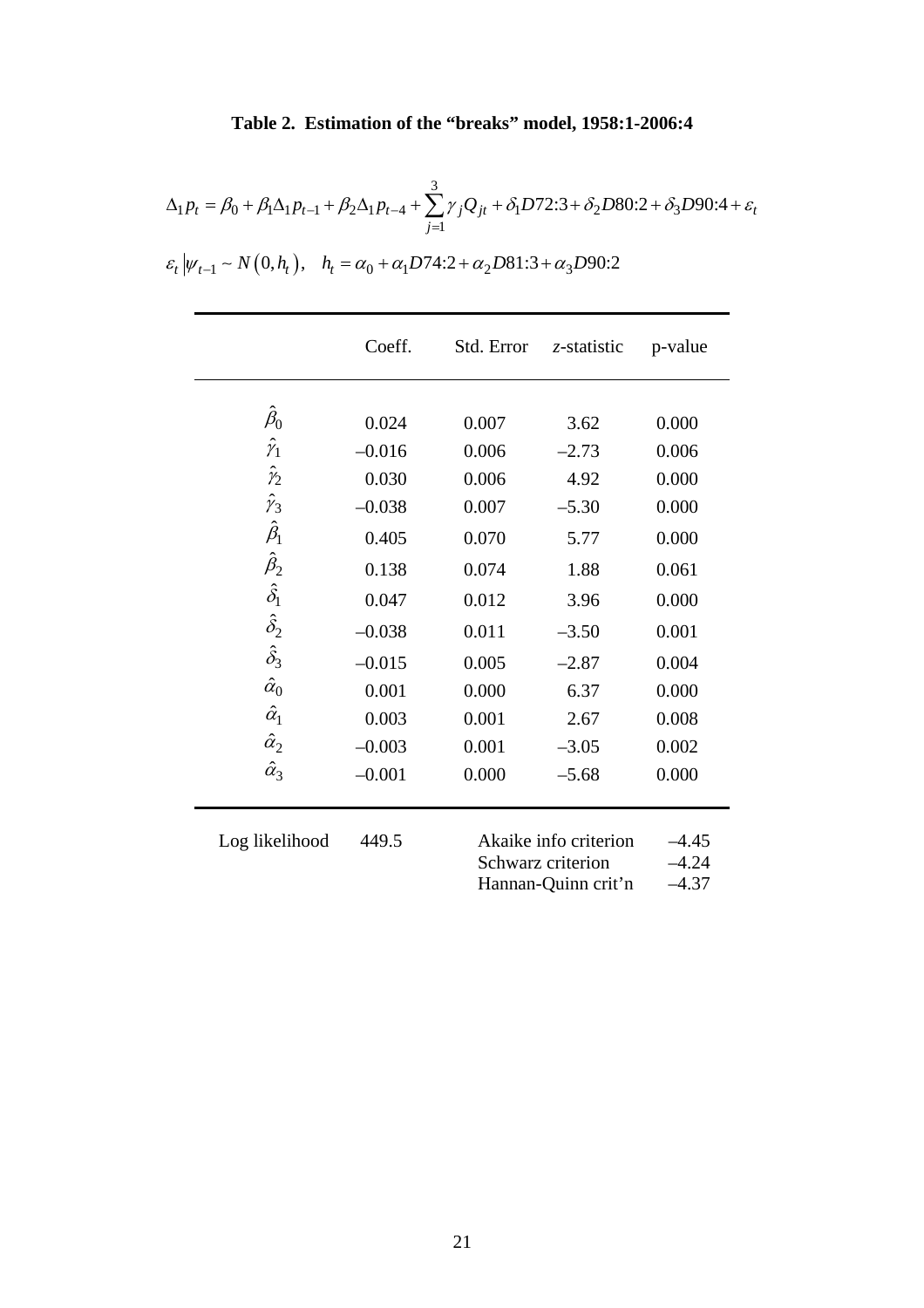



(a)  $\Delta_1 p_t$ 



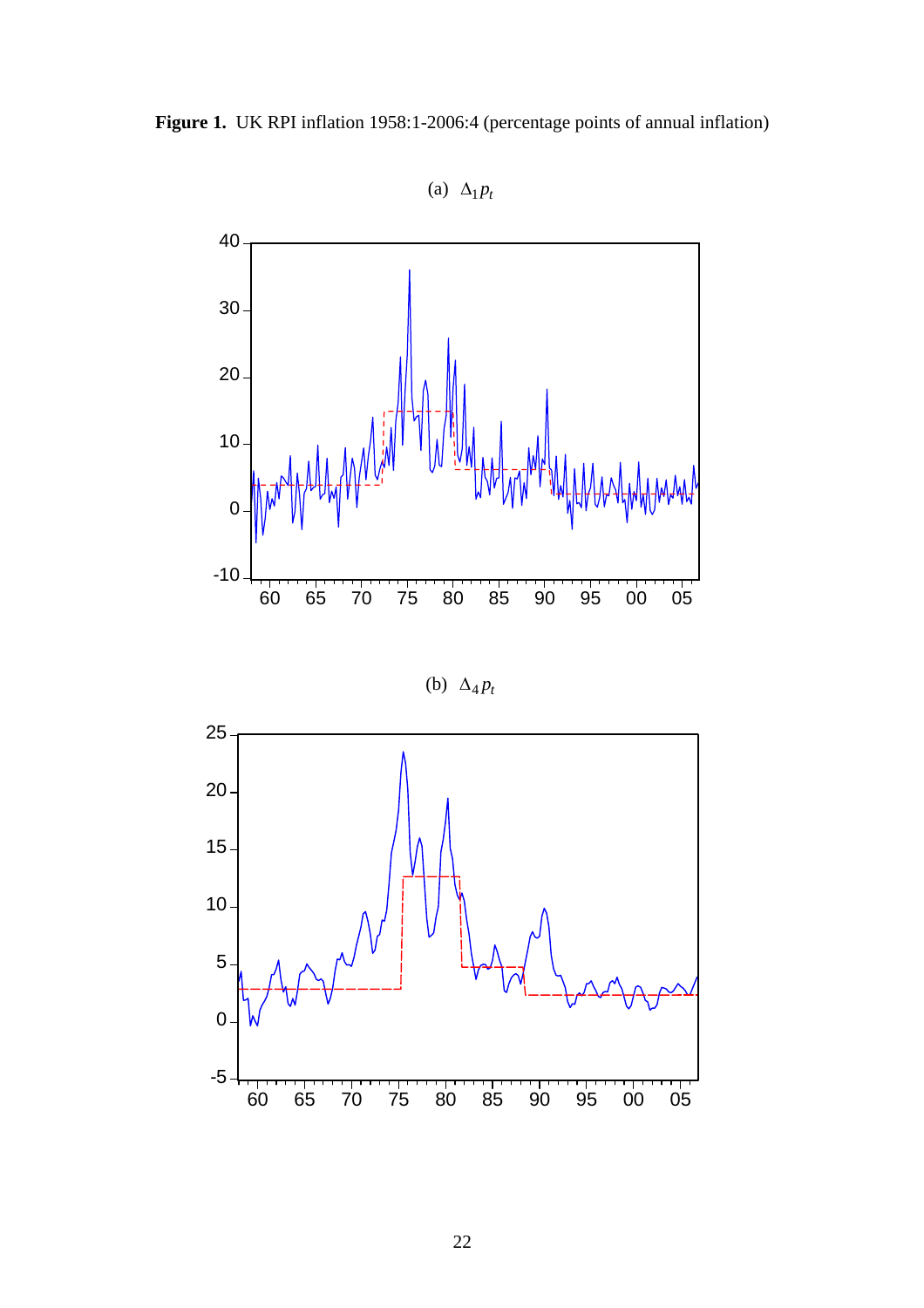

**Figure 2.** Conditional standard errors, 1958:1-1977:2,  $\Delta_1 p_t$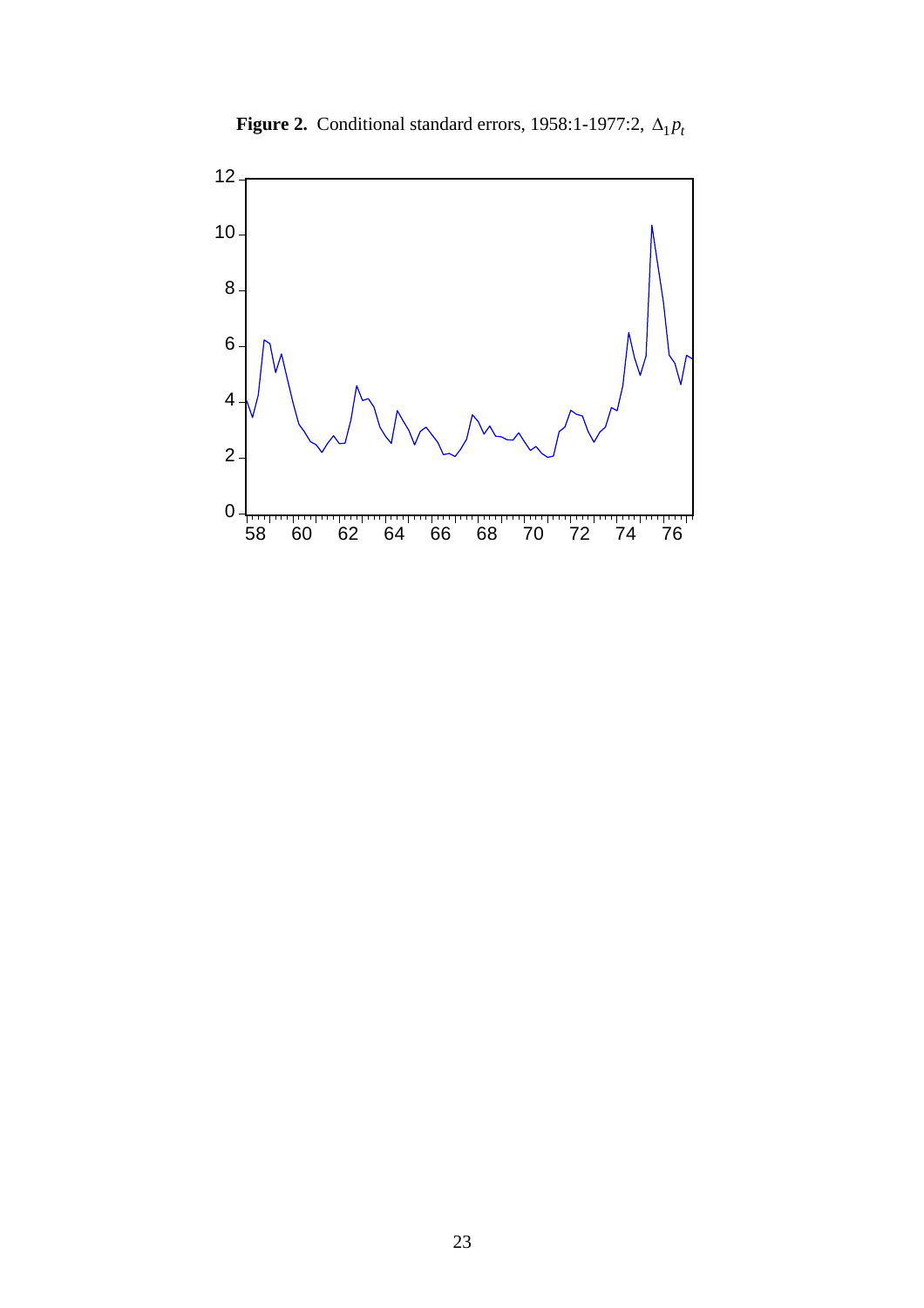



(a)  $\Delta_1 p_t$ 

(b)  $\Delta_4 p_t$ 

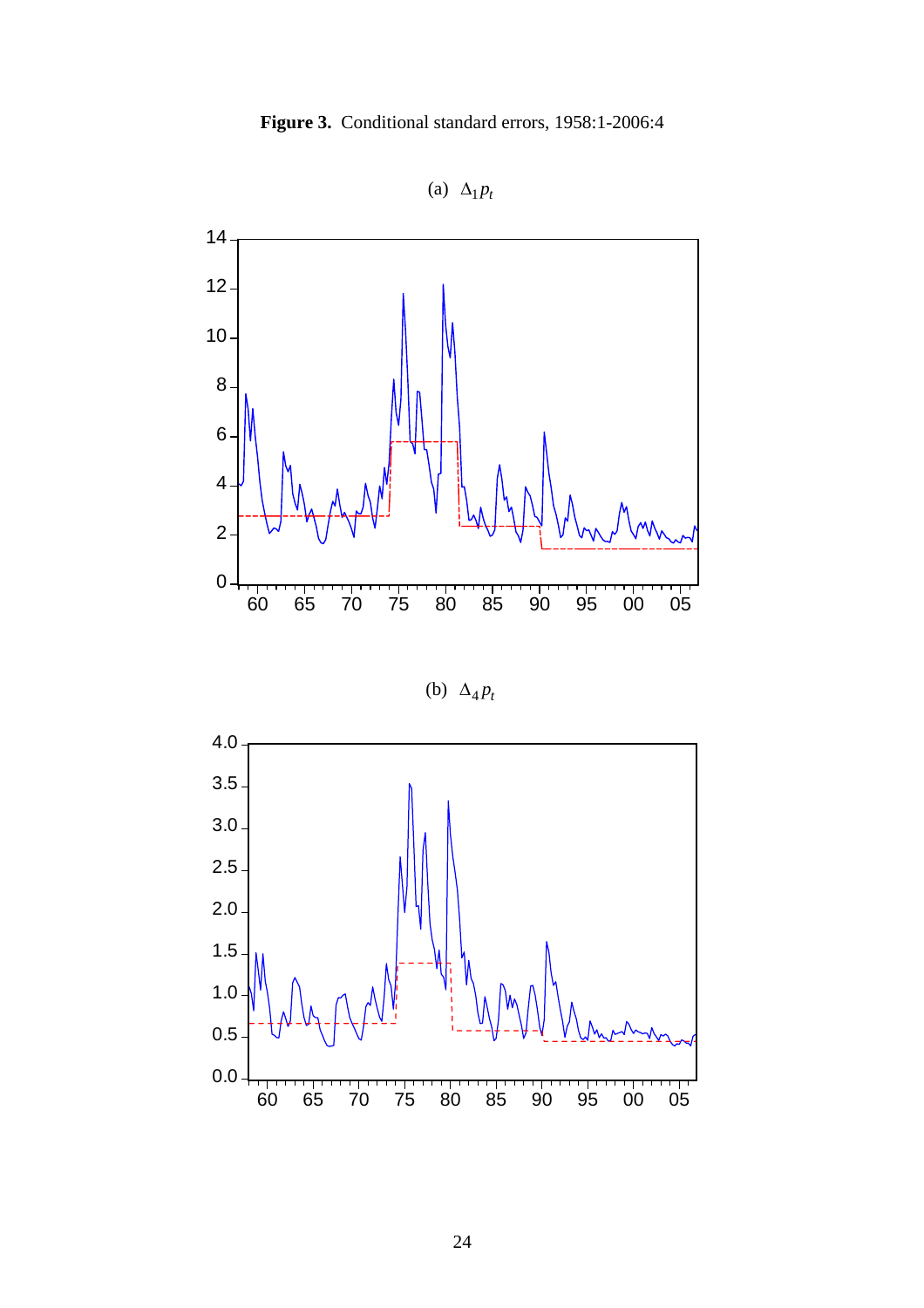

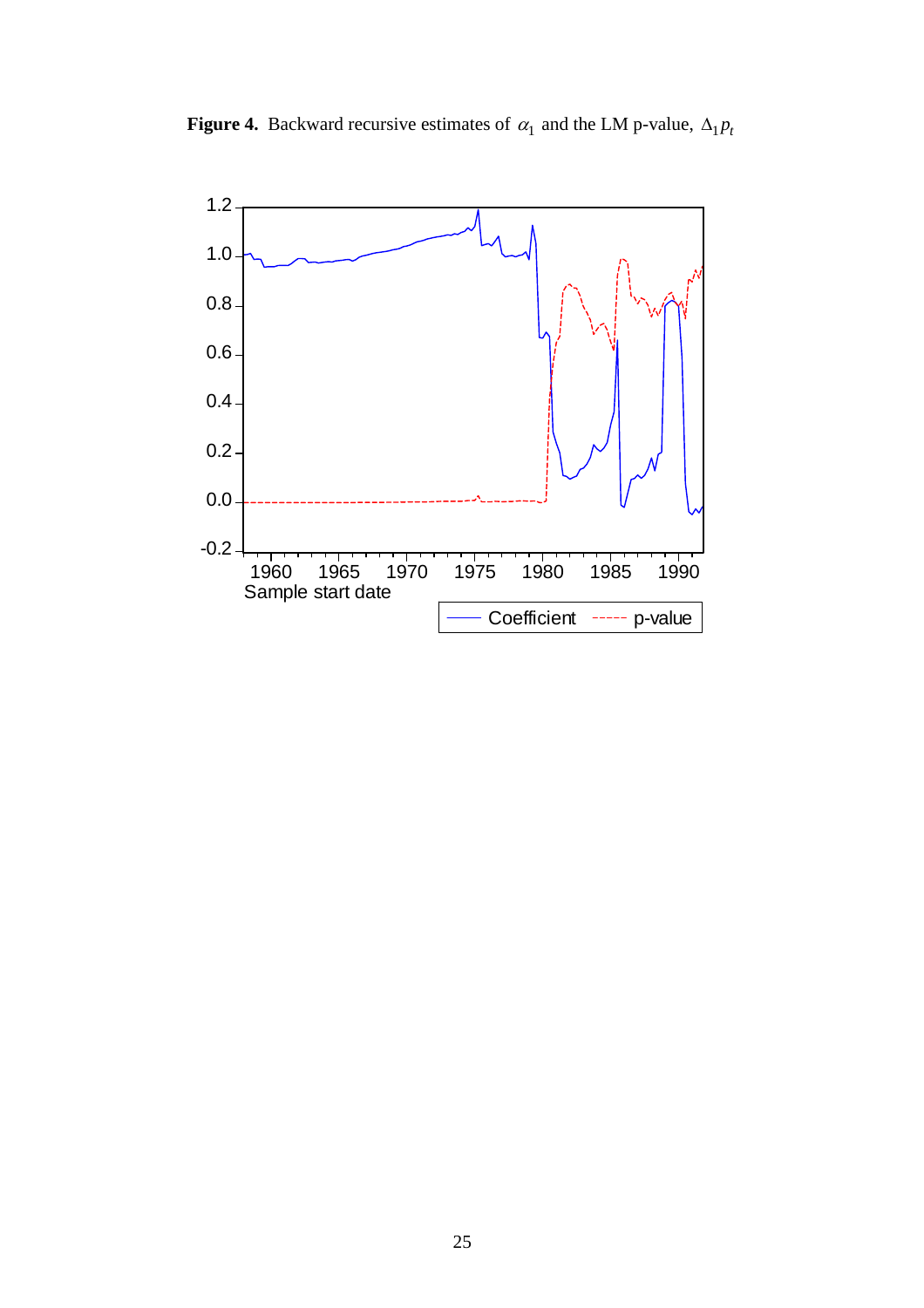



(a) Constant only

(b) Constant and seasonal dummies